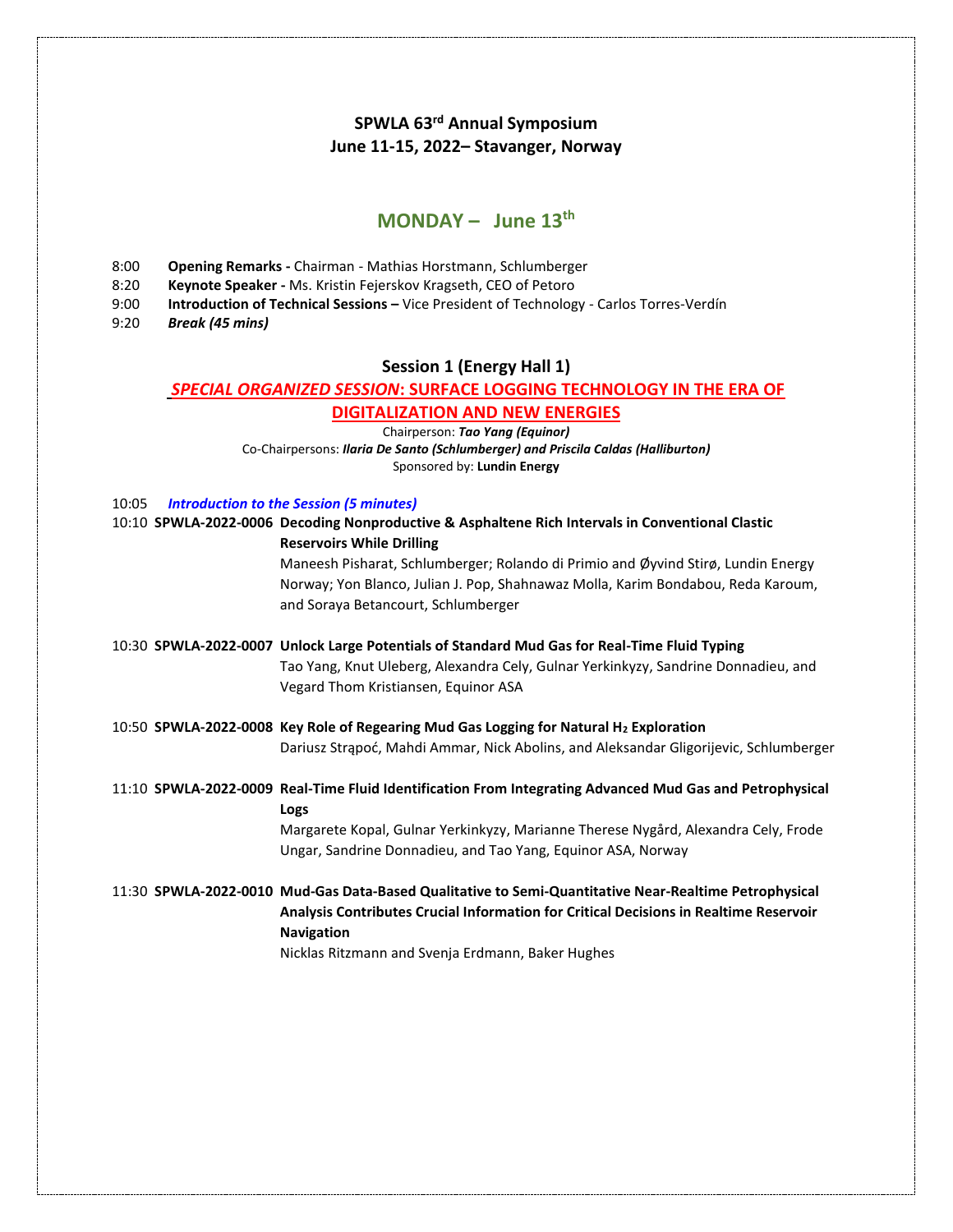#### **Session 2 (Energy Hall 2)**

#### **FORMATION EVALUATION OF CONVENTIONAL RESERVOIRS I: CASE STUDIES**

Chairpersons: *Tom Bradley (Baker Hughes)* Co-Chairperson: *Nils Andre Aarseth (AkerBP)* Sponsored by: **AkerBP**

10:05 *Introduction to the Session (5 minutes)*

10:10 **SPWLA-2022-0058 A New Approach to Model Saturation Below Free Water Level, A Case Study From a Giant Reservoir in the Middle East**

Syofvas Syofyan, ADNOC Onshore; Christophe Darous and Ishan Raina, Schlumberger; Asma Hassan Ali Bal Baheeth, Saif Ghanim Al-Shamsi, Fitra Adlan and Ashraf Lotfy El Gazar, ADNOC Onshore

10:30 **SPWLA-2022-0111 Vendor-Independent Stochastic Inversion Models of Azimuthal Resistivity LWD Data, Case Studies From the Norwegian Continental Shelf** Danil Nemuschenko, Alexandra Zaputlyaeva, Mikhail Sviridov, and Igor Kuvaev, ROGII Inc.

10:50 **SPWLA-2022-0061 Improving Reservoir Exposure in Thin Heterogeneous Carbonera Formation With the New Multilayer Mapping-While-Drilling Technology: A Case Study** Egor Kovarskiy, Guillermo Cuadros, Zoriana Snovida, Eliana Beltran and Ettore Mirto, Schlumberger

11:10 **SPWLA-2022-0019 Improving the Calculation of Petrophysical Properties in Vugular Carbonates Using Logs and Rock Samples: A Case Study in a Brazilian Pre-salt Well** Lucas Abreu Blanes de Oliveira, Leonardo Gonçalves, Bernardo Coutinho Camilo dos Santos, Willian Andrighetto Trevizan, and Rodolfo Araujo Victor, Petróbras

11:30 **SPWLA-2022-0119 Ultra-Deep 3D Electromagnetic Inversion for Anisotropy, a Guide to Understanding Complex Fluid Boundaries in a Turbidite Reservoir** Nigel Clegg, Supriya Sinha, and Karol Riofrio Rodriguez, Arthur Walmsely, Halliburton; Stig Stig Sviland-Østre, Theodor Lien, and Joanna Mouatt, Aker BP; David Marchant and Christoph Schwarzbach, Computational Geosciences Inc

11:50 – 1:00 *LUNCH (Annual Business Meeting and Luncheon)*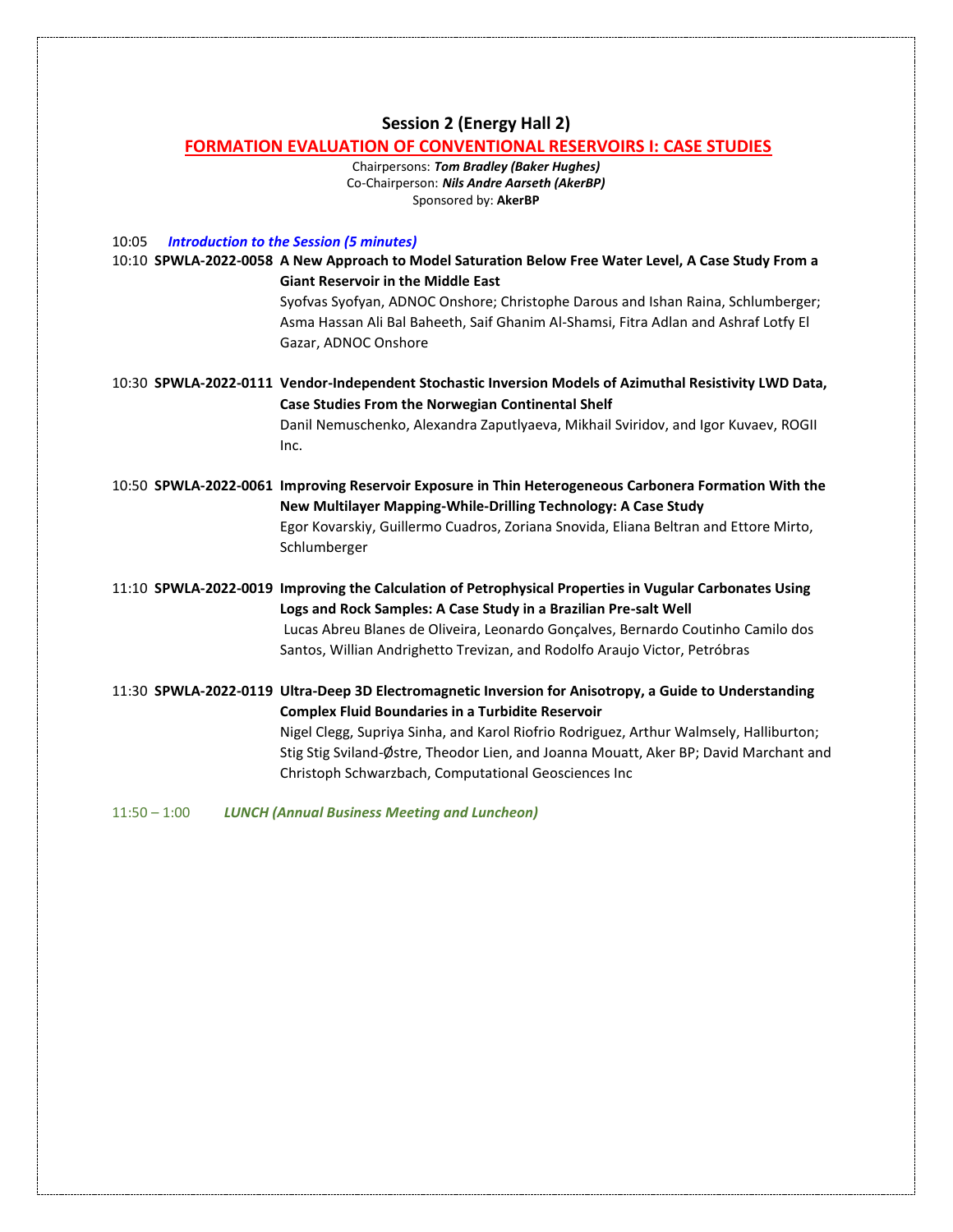### **Session 3 (Energy Hall 1)**

#### *SPECIAL ORGANIZED SESSION***: DISTRIBUTED FIBER OPTICS FOR FORMATION EVALUATION**

Chairperson: *Isabelle Pellegrini (Ziebel)* Co-Chairperson: *Garth Naldrett (Silixa)* Sponsored by: **Schlumberger**

1:00 *Introduction to the Session (5 minutes)* 1:05 **SPWLA-2022-0011 Comparison of Raman, Brillouin, and Rayleigh Distributed Temperature Measurements in High-Rate Wells** Brian C. Seabrook, ExxonMobil Upstream Research Co.; Andreas Ellmauthaler, Michel LeBlanc, Mikko Jaaskelainen, John L. Maida, and Glenn A. Wilson, Halliburton 1:25 **SPWLA-2022-0012 Full-Waveform Inversion of Fiber-Optic VSP Data From Deviated Wells**  Olga Podgornova, Pierre Bettinelli, Lin Liang, and Joel Le Calvez, Schlumberger; Scott Leaney, SLRDC (formerly Schlumberger); Marco Perez, Parex (formerly Velvet); Ahmed Soliman, ENI 1:45 **SPWLA-2022-0013 Joint Well Integrity Survey via a Hybrid Fiber-Optic DAS and DTS Sensing Cable, Multi-Arm Finger Calliper, and Magnetic Thickness Tools** Erick Jimenez, Veronique Mahue, Peter Dawson, Odam Ebokpo, Silixa Ltd; Cosmin Costin, Prospectiuni S.A.; Hendrik Rohler, Felicia Cristian, Costin Bunda, Petre Maxim, OMV Petrom 2:05 *Break (5 minutes)* 2:10 **SPWLA-2022-0014 Locating Microseismic Events and Determining Spatial Uncertainty Using 1C DAS Fiber Optic Strain Measurements or a Combination of 1C (DAS) and 3C (Geophones)** Joël Le Calvez, Takashi Mizuno, Colin Wilson, Pierre Bettinelli, and Nicholas Fundytus, Schlumberger 2:30 **SPWLA-2022-0015 Multiphase Flow Rate Profiling With Uncertainty Through Distributed Temperature Sensing and Pulsed Neutron Oxygen Activation Modeling in Complex Wells** Marco Pirrone, Giuseppe Galli, and Roberta Marino, Eni S.p.A. 2:50 **SPWLA-2022-0016 Signal Processing and Machine Learning for Effective Integration of Distributed Fiber Optic Sensing Data in Production Petrophysics**

Alberto Mendoza, Çağrı Cerrahoğlu, Alessandro Delfino, and Martin Sundin, LYTT LTD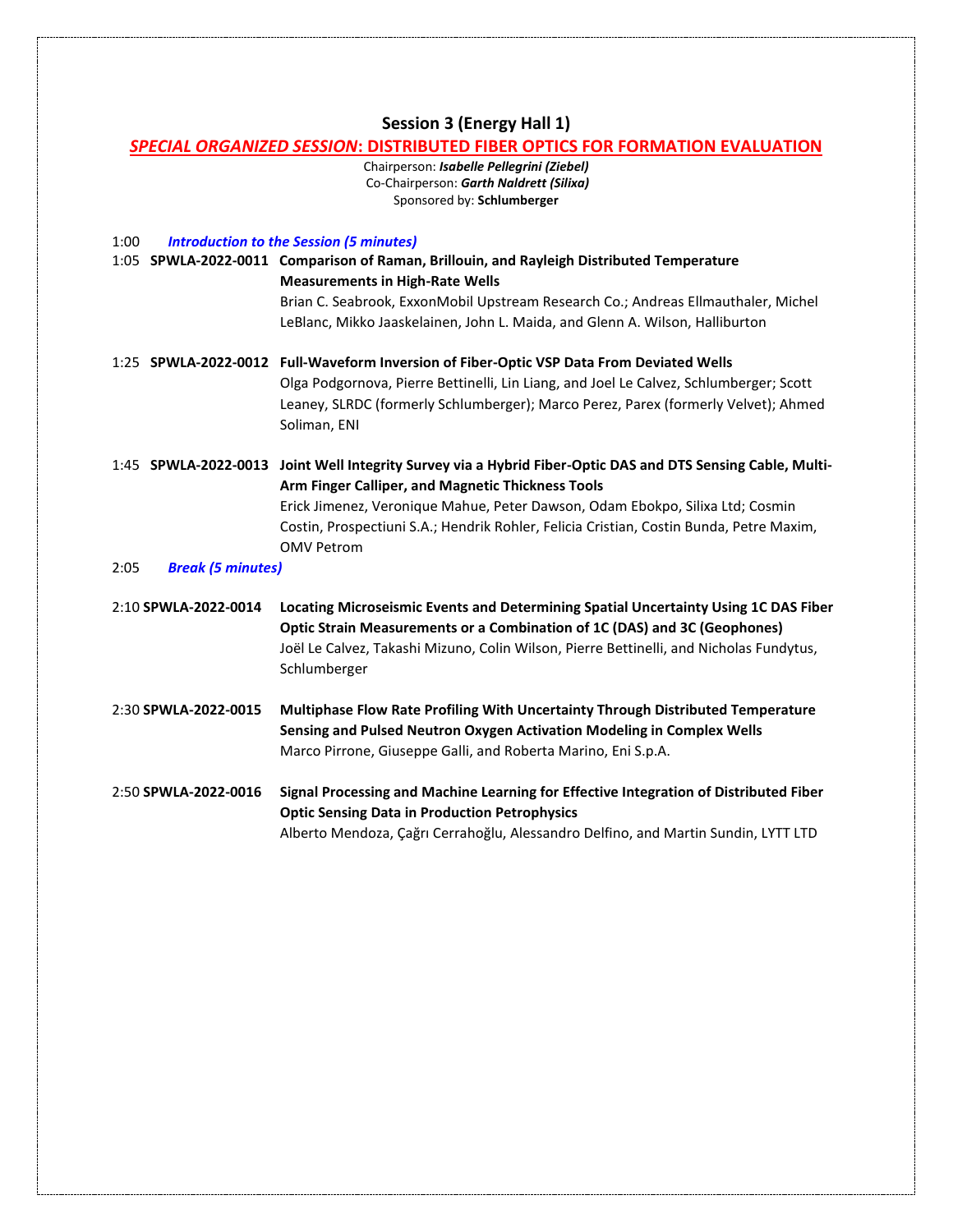# **Session 4 (Energy Hall 2)**

# **DIELECTRIC MEASUREMENTS FOR IMPROVED FORMATION EVALUATION**

Chairperson: *Christopher Skelt (Independent Consultant)* Co-Chairperson: *David Maggs (Schlumberger)* Sponsored by: **Logtek/Petroware**

| <b>Introduction to the Session (5 minutes)</b><br>1:00   |                                                                                                                                                                                                                                                                                                                                                                                                                                           |
|----------------------------------------------------------|-------------------------------------------------------------------------------------------------------------------------------------------------------------------------------------------------------------------------------------------------------------------------------------------------------------------------------------------------------------------------------------------------------------------------------------------|
| 1:05 SPWLA-2022-0022                                     | Dielectric Inversion of LWD Propagation-Resistivity Tools for Formation Evaluation<br>Barbara I. Anderson, Frank Shray, James Hemingway, Eric Decoster, Peter R. Swinburne,<br>and Scott J. Jacobsen, NoHiddenPay, LLC                                                                                                                                                                                                                    |
| 1:25 SPWLA-2022-0002                                     | A New Approach to Estimate Archie Parameters m and n Independently From<br><b>Dielectric Measurements</b><br>Salah Al-Ofi, Baker Hughes; Shouxiang Ma, Saudi Aramco; Hasan Kesserwan and<br>Guodong Jin, Baker Hughes                                                                                                                                                                                                                     |
| 1:45 SPWLA-2022-0117                                     | Simultaneous Assessment of Water Saturation and Water Salinity From the Joint<br>Multi-Frequency Interpretation of Real and Imaginary Parts of Dielectric Permittivity<br><b>Measurements</b><br>Zulkuf Azizoglu and Zoya Heidari, The University of Texas at Austin; Leonardo Goncalves,<br>Lucas Abreu Blanes de Oliveira, Moacyr Silva do Nascimento Neto, and Rodolfo Araujo<br>Victor, Petrobras                                     |
| 2:05<br><b>Break (5 minutes)</b><br>2:10 SPWLA-2022-0003 | Context and Distribution Matrixes - One Path to Consistent and Efficient Handling of<br><b>Uncertainty in Formation Evaluation</b><br>Kjetil Westeng and Yngve Bolstad Johansen, Aker BP                                                                                                                                                                                                                                                  |
| 2:30 SPWLA-2022-0004                                     | Deep Salinity-Independent Water Saturation From Low-Frequency-Dielectric Rock<br><b>Properties</b><br>Scott J. Jacobsen, NoHiddenPay LLC; Keith Bartenhagen, EOG Resources; Barbara I.<br>Anderson, Frank Shray, James Hemingway, Eric Decoster, and Peter R. Swinburne,<br>NoHiddenPay, LLC                                                                                                                                              |
| 2:50 SPWLA-2022-0122                                     | Successful Identification of Bypassed Pay Zones and Wet Sands, in a Mature Oil Field,<br>Using Multi-Frequency Dielectric Logging and Advanced Radial Inversion Methods: A<br><b>Case Study From Colombia</b><br>David Alfonso Serrano, Doris Patricia Ortiz, Tito Jose Acosta, Heliodoro Canarete, and<br>Daniel Ricardo Cifuentes, Ecopetrol S.A.; Amer Hanif, Fei Le, Elton Frost Jr., Milton<br>Mendez, and Luis Laguna; Baker Hughes |
| 3:10<br><b>Break (25 mins)</b>                           |                                                                                                                                                                                                                                                                                                                                                                                                                                           |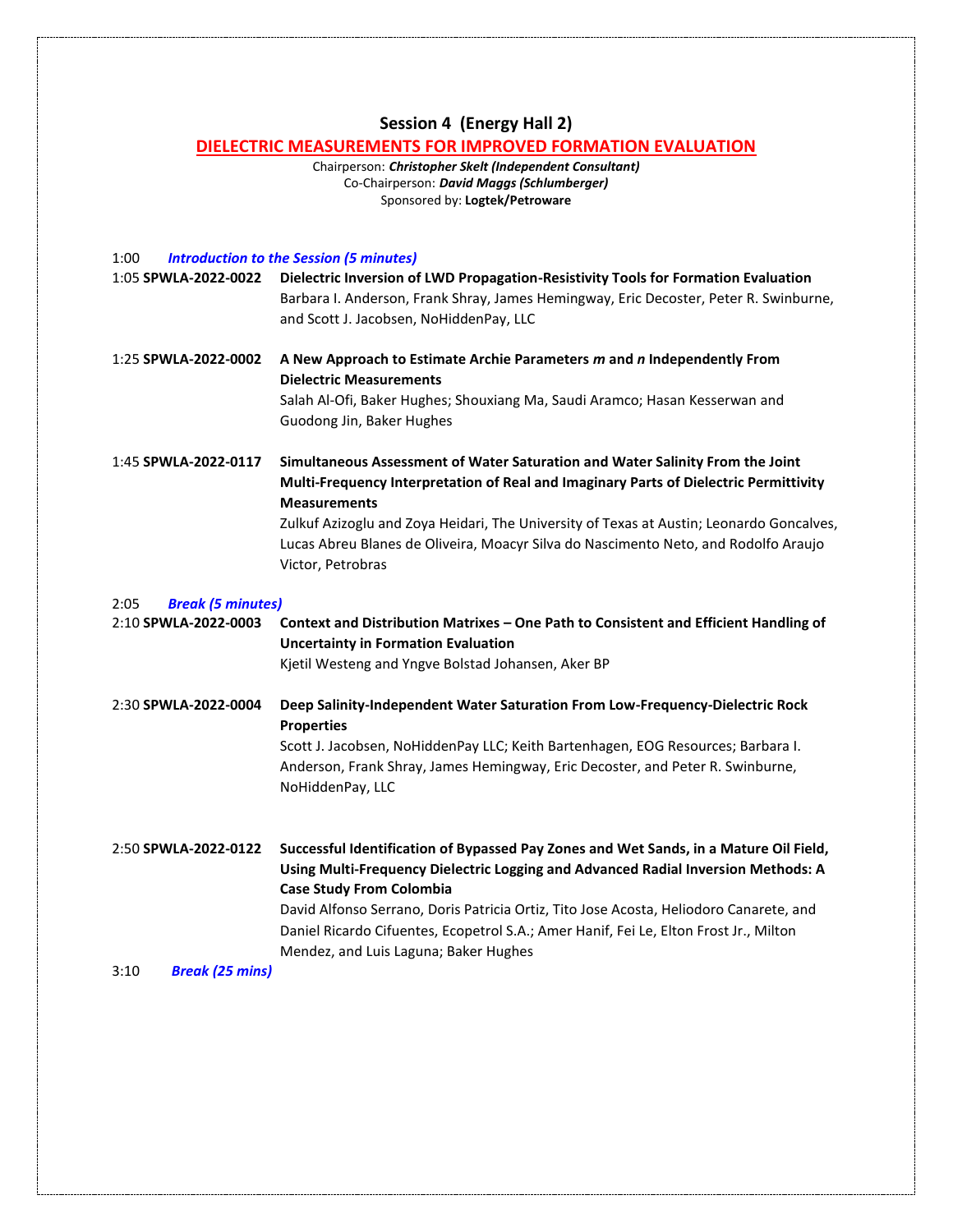**Session 5 (2nd Floor)**

# **POSTER SESSION 1 (Session Time 3:40 – 4:05)**

Chairpersons: *Lori Hathon (University of Houston)* Co-Chairpersons: *Michael T. Myers (University of Houston)* Sponsored by: **Logtek/Petroware**

| 3:35                 | <b>Introduction to Poster Session No. 1 (5 minutes)</b>                                                                                                                  |
|----------------------|--------------------------------------------------------------------------------------------------------------------------------------------------------------------------|
| 3:40 SPWLA-2022-0023 | Focusing UDAR Inversion for Navigation in Quasi-Layered Formations                                                                                                       |
|                      | Danil Safin, Yuriy Antonov, and Arvi Cheryauka, Baker Hughes                                                                                                             |
| 3:40 SPWLA-2022-0024 | Mapping Injection Water Slumping and Reservoir Boundaries Using Real-Time ANN 2D<br><b>Inversion of Extra Deep Azimuthal LWD Resistivity Measurements</b>                |
|                      |                                                                                                                                                                          |
|                      | Firdaus Bin Mohamed Noordin, Ibrahim Abdelgaffar Seddik, Maniesh Singh, Ayesha S. Al<br>Meamari, Sami Abdalla AlSaadi, Saif Al Arfi, and Mariam N. M. Al Baloushi, ADNOC |
|                      | Onshore; Douglas Boyd and Nader Gerges, ADNOC Upstream; Dmitry Kushnir, Gleb                                                                                             |
|                      | Dyatlov, Yuriy Antonov, Asim Mumtaz, and Sanathoi Potshangbam, Baker Hughes                                                                                              |
|                      |                                                                                                                                                                          |
| 3:40 SPWLA-2022-0025 | Development of Comprehensive and Efficient DTS Interpretation Method for Fracture<br><b>Diagnosis</b>                                                                    |
|                      | Shohei Sakaida, Ding Zhu, and A. D. Hill, Texas A&M University                                                                                                           |
|                      |                                                                                                                                                                          |
| 3:40 SPWLA-2022-0026 | Downhole Detection and Geological Prediction of Halite Cement                                                                                                            |
|                      | Richard Bootle, Consultant; Adam Moss, AKM Geoconsulting Ltd; Jenny Omma,                                                                                                |
|                      | Rockytpe                                                                                                                                                                 |
| 3:40 SPWLA-2022-0027 | Assessment of Water Saturation in Carbonate Formations Honoring Complex Pore                                                                                             |
|                      | <b>Structure: A New Insight Into Physics-Based Calibration</b>                                                                                                           |
|                      | Almostafa Alhadi, Zulkuf Azizoglu, and Zoya Heidari, The University of Texas at Austin                                                                                   |
|                      |                                                                                                                                                                          |
| 3:40 SPWLA-2022-0028 | Formation Permittivity and Conductivity Simulation From Petrophysical Volumetric<br><b>Analysis</b>                                                                      |
|                      | Scott J. Jacobsen, Eric Decoster, James Hemingway, Frank Shray, Barbara I. Anderson,                                                                                     |
|                      | and Peter R. Swinburne, NoHiddenPay, LLC                                                                                                                                 |
| 3:40 SPWLA-2022-0029 | Heavy End Analysis by Ultrahigh Resolution Mass Spectrometry in Oils and Tar in Two                                                                                      |
|                      | <b>Adjacent Reservoirs</b>                                                                                                                                               |
|                      | Mareike Noah, GEOS4; Rolando di Primio, Lundin; Julia Forsythe, Sabine Mehay, Shawn                                                                                      |
|                      | David Taylor, Vladimir Achourov, and Oliver C. Mullins, Schlumberger; Brian Horsfield,                                                                                   |
|                      | GEOS4                                                                                                                                                                    |
|                      |                                                                                                                                                                          |
| 3:40 SPWLA-2022-0030 | Assessment of True Formation Resistivity and Water Saturation in Deeply Invaded<br>Tight-Gas Sandstones Based on the Combined Numerical Simulation of Mud-Filtrate       |
|                      | <b>Invasion and Resistivity Logs</b>                                                                                                                                     |
|                      | German Merletti, Salim Al Hajri, and Michael Rabinovich, BP; Russell Farmer, ADNOC;                                                                                      |
|                      | Mohamed Bennis and Carlos Torres-Verdín, The University of Texas at Austin                                                                                               |
|                      |                                                                                                                                                                          |
| 3:40 SPWLA-2022-0031 | <b>Extended Fractional Flow Theory for Steady State Relative Permeability Experiments</b>                                                                                |
|                      | With Capillary End Effects - Transient Solutions and Time Scales                                                                                                         |
|                      |                                                                                                                                                                          |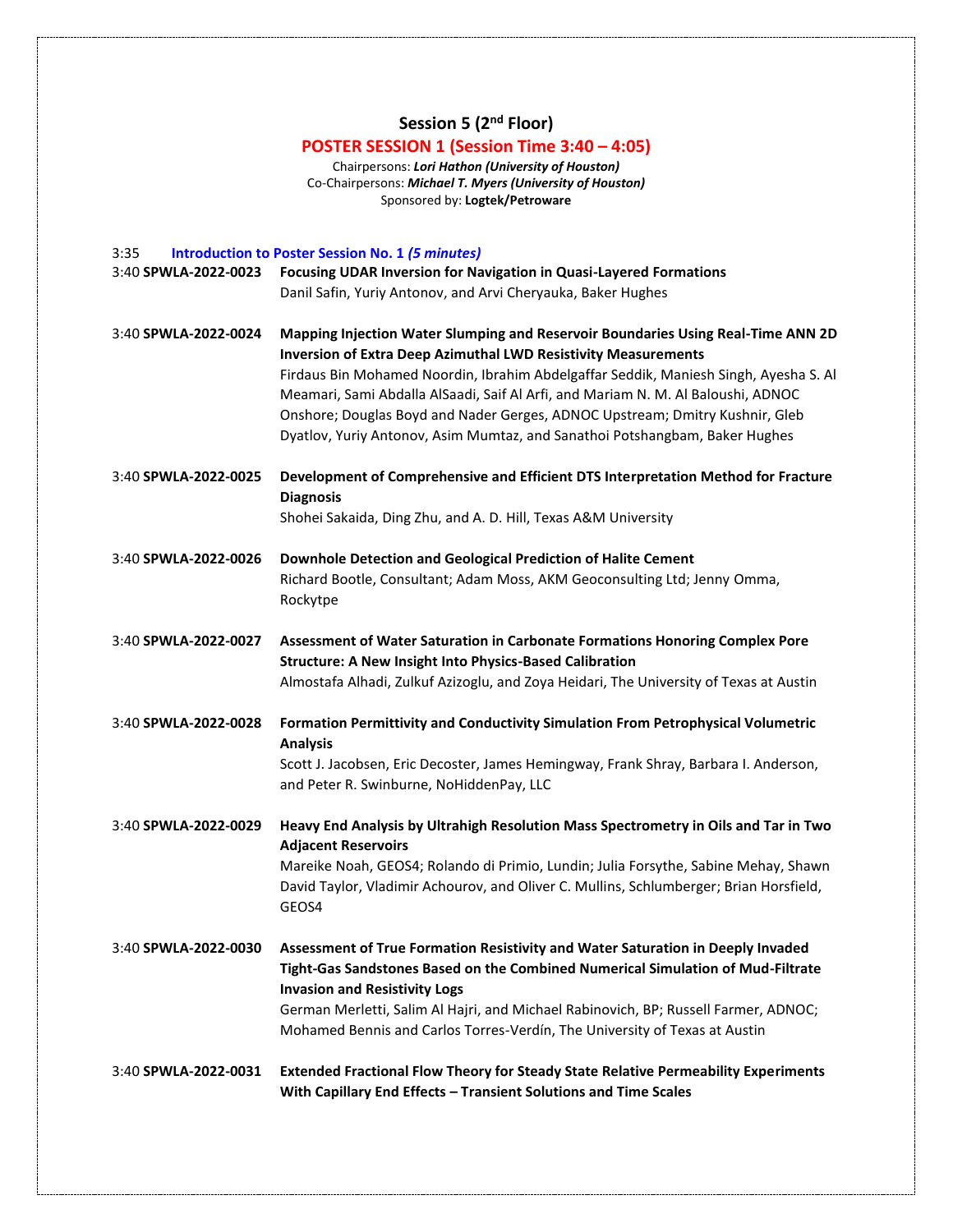Pål Østebø Andersen, University of Stavanger

3:40 **SPWLA-2022-0080 Spatial Sensitivity Study Essential to Geosteering Interpretation** Jun Zhu, Yong Die, Yuanshi Tian, Yongyang Song, Shansen Yang, and Ting Yang, China National Logging Corporation; Yanjun Chen and John Zhou, Maxwell Dynamics Inc.

3:40 **SPWLA-2022-0033 Sourceless LWD Borehole Acoustics: Field Testing the Concept** Alexei Bolshakov, Kristoffer Walker, Andee Marksamer, Lorelea Samano, and Andrew Reynolds, Chevron U.S.A. Inc.

## **Session 6 (Energy Hall 1)**

#### **FORMATION EVALUATION OF UNCONVENTIONAL RESERVOIRS**

Chairperson: *Javier L. Miranda (DeGolyer and MacNaughton)* Co-Chairperson: *Irada Yusufova (Equinor)* Sponsored by: **Baker Hughes**

#### 4:10 *Introduction to the Session (5 minutes)*

| Adam Turner, Catherine Donohue, and Alex Zumberge, GeoMark Research LTD.; Kanay<br>Jerath and Daniel Rivas, Occidental Petroleum Corporation<br>Integrated Petrophysical Evaluation of Unconventional Formations, in the Delaware<br>4:35 SPWLA-2022-0085<br><b>Basin, With a Customized NMR Acquisition</b><br>Mohammad Azeem Chohan, Rex Sy, and Milton Mendez, Baker Hughes; Stephanie<br>Perry, GeoMark Research; Christopher Savage, Point Energy Partners<br>4:55 SPWLA-2022-0084<br><b>Enhanced Assessment of Water Saturation in Organic-Rich Mudrocks Incorporating</b><br>the Vertical Heterogeneity Through Resistivity Image Logs<br>Sabyasachi Dash and Zoya Heidari, The University of Texas at Austin<br>A Multidisciplinary Approach to Unconventional Petrophysical Reservoir Integrated<br>5:15 SPWLA-2022-0083<br><b>Saturation Measurements</b><br>Omar Reffell, Z. Harry Xie, and Humberto Carvajal-Ortiz, Core Laboratories LP<br>Effects of Near-Wellbore Supercharging and Hydro-Mechanical Coupling on Pressure<br>5:35 SPWLA-2022-0088<br><b>Response for Formation Testing While Drilling</b><br>Nian Peng, Tianshou Ma, Ping Chen, and Yu Qiao, State Key Laboratory of Oil and Gas<br>Reservoir Geology and Exploitation, Southwest Petroleum University | 4:15 SPWLA-2022-0086 | Integration Of Time-Lapse Geochemistry to Enhance Subsurface Characterization at<br><b>Hydraulic Fracture Test Site II</b> |
|---------------------------------------------------------------------------------------------------------------------------------------------------------------------------------------------------------------------------------------------------------------------------------------------------------------------------------------------------------------------------------------------------------------------------------------------------------------------------------------------------------------------------------------------------------------------------------------------------------------------------------------------------------------------------------------------------------------------------------------------------------------------------------------------------------------------------------------------------------------------------------------------------------------------------------------------------------------------------------------------------------------------------------------------------------------------------------------------------------------------------------------------------------------------------------------------------------------------------------------------------------------------------------------|----------------------|----------------------------------------------------------------------------------------------------------------------------|
|                                                                                                                                                                                                                                                                                                                                                                                                                                                                                                                                                                                                                                                                                                                                                                                                                                                                                                                                                                                                                                                                                                                                                                                                                                                                                       |                      |                                                                                                                            |
|                                                                                                                                                                                                                                                                                                                                                                                                                                                                                                                                                                                                                                                                                                                                                                                                                                                                                                                                                                                                                                                                                                                                                                                                                                                                                       |                      |                                                                                                                            |
|                                                                                                                                                                                                                                                                                                                                                                                                                                                                                                                                                                                                                                                                                                                                                                                                                                                                                                                                                                                                                                                                                                                                                                                                                                                                                       |                      |                                                                                                                            |
|                                                                                                                                                                                                                                                                                                                                                                                                                                                                                                                                                                                                                                                                                                                                                                                                                                                                                                                                                                                                                                                                                                                                                                                                                                                                                       |                      |                                                                                                                            |
|                                                                                                                                                                                                                                                                                                                                                                                                                                                                                                                                                                                                                                                                                                                                                                                                                                                                                                                                                                                                                                                                                                                                                                                                                                                                                       |                      |                                                                                                                            |
|                                                                                                                                                                                                                                                                                                                                                                                                                                                                                                                                                                                                                                                                                                                                                                                                                                                                                                                                                                                                                                                                                                                                                                                                                                                                                       |                      |                                                                                                                            |
|                                                                                                                                                                                                                                                                                                                                                                                                                                                                                                                                                                                                                                                                                                                                                                                                                                                                                                                                                                                                                                                                                                                                                                                                                                                                                       |                      |                                                                                                                            |
|                                                                                                                                                                                                                                                                                                                                                                                                                                                                                                                                                                                                                                                                                                                                                                                                                                                                                                                                                                                                                                                                                                                                                                                                                                                                                       |                      |                                                                                                                            |
|                                                                                                                                                                                                                                                                                                                                                                                                                                                                                                                                                                                                                                                                                                                                                                                                                                                                                                                                                                                                                                                                                                                                                                                                                                                                                       |                      |                                                                                                                            |
|                                                                                                                                                                                                                                                                                                                                                                                                                                                                                                                                                                                                                                                                                                                                                                                                                                                                                                                                                                                                                                                                                                                                                                                                                                                                                       |                      |                                                                                                                            |
|                                                                                                                                                                                                                                                                                                                                                                                                                                                                                                                                                                                                                                                                                                                                                                                                                                                                                                                                                                                                                                                                                                                                                                                                                                                                                       |                      |                                                                                                                            |
|                                                                                                                                                                                                                                                                                                                                                                                                                                                                                                                                                                                                                                                                                                                                                                                                                                                                                                                                                                                                                                                                                                                                                                                                                                                                                       |                      |                                                                                                                            |
|                                                                                                                                                                                                                                                                                                                                                                                                                                                                                                                                                                                                                                                                                                                                                                                                                                                                                                                                                                                                                                                                                                                                                                                                                                                                                       |                      |                                                                                                                            |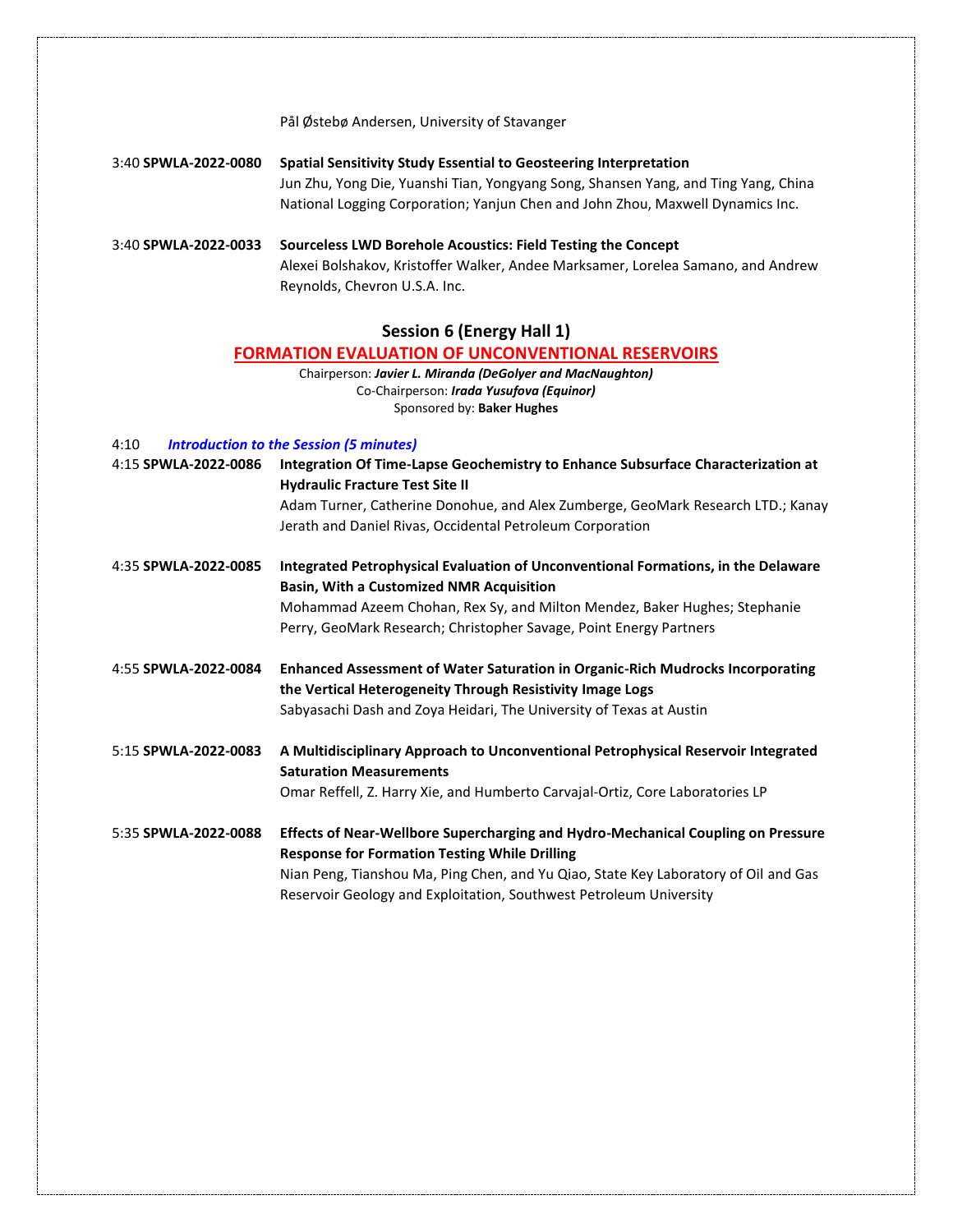# **Session 7 (Energy Hall 2)**

### **NEW BOREHOLE MEASUREMENT TECHNOLOGY**

Chairperson: *Marvin Rourke (GOWell)* Co-Chairperson: *Vanessa Mendoza Barron (Shell)* Sponsored by: **Halliburton**

4:10 *Introduction to the Session (5 minutes)*

| 4:15 SPWLA-2022-0040 | Cased Hole Logging: The Development and Field Results of a New Drillpipe-Conveyed<br><b>Casing Inspection and Cement Mapping Tool</b><br>Andrew Hawthorn, Roger Steinsiek, and Shaela Rahman, Baker Hughes; Michael Andrew<br>and Marcel Ngueguim, Equinor |
|----------------------|------------------------------------------------------------------------------------------------------------------------------------------------------------------------------------------------------------------------------------------------------------|
| 4:35 SPWLA-2022-0124 | A Multi-Physics While-Drilling Tool Integrates Continuous Survey, Gamma Ray Image,<br><b>Caliper Image, and More</b><br>Jiaxin Wang, Bogdan Wiecek, Matthew Leung, Tim Parker, and Rodney Marlow,<br>Halliburton                                           |

4:55 **SPWLA-2022-0123 Technological Innovations for Hydraulic Fracturing Method for Stress Measurements With Wireline Formation Testers** Richard Jackson, Pierre-Yves Corre, David Becquet, Magdy Samir, Albert Ng, Sammy Haddad, and Ashers Partouche, Schlumberger

5:15 **SPWLA-2022-0041 Conceptual Through Casing Resistivity Tool and Its Prototype Results** Shanjun Li and Weishan Han, GeoPrance, LLC; Zhanshan Xiao and Haitao Hu, China Petroleum Logging Corporation

5:35 **SPWLA-2022-0094 A Novel Interpretation Model for Cased Hole Density Measurement**  Yulian Li and Qiong Zhang, University of Electronic Science and Technology of China; Ya Jin, Decheng Niu, and Yuexin Meng<sup>,</sup> China Oilfield Services Limited; Feng Liu, China National Offshore Oil Corporation; Yating Hu, University of Electronic Science and Technology of China

**5:55** *End of 1 st Day - Adjourn*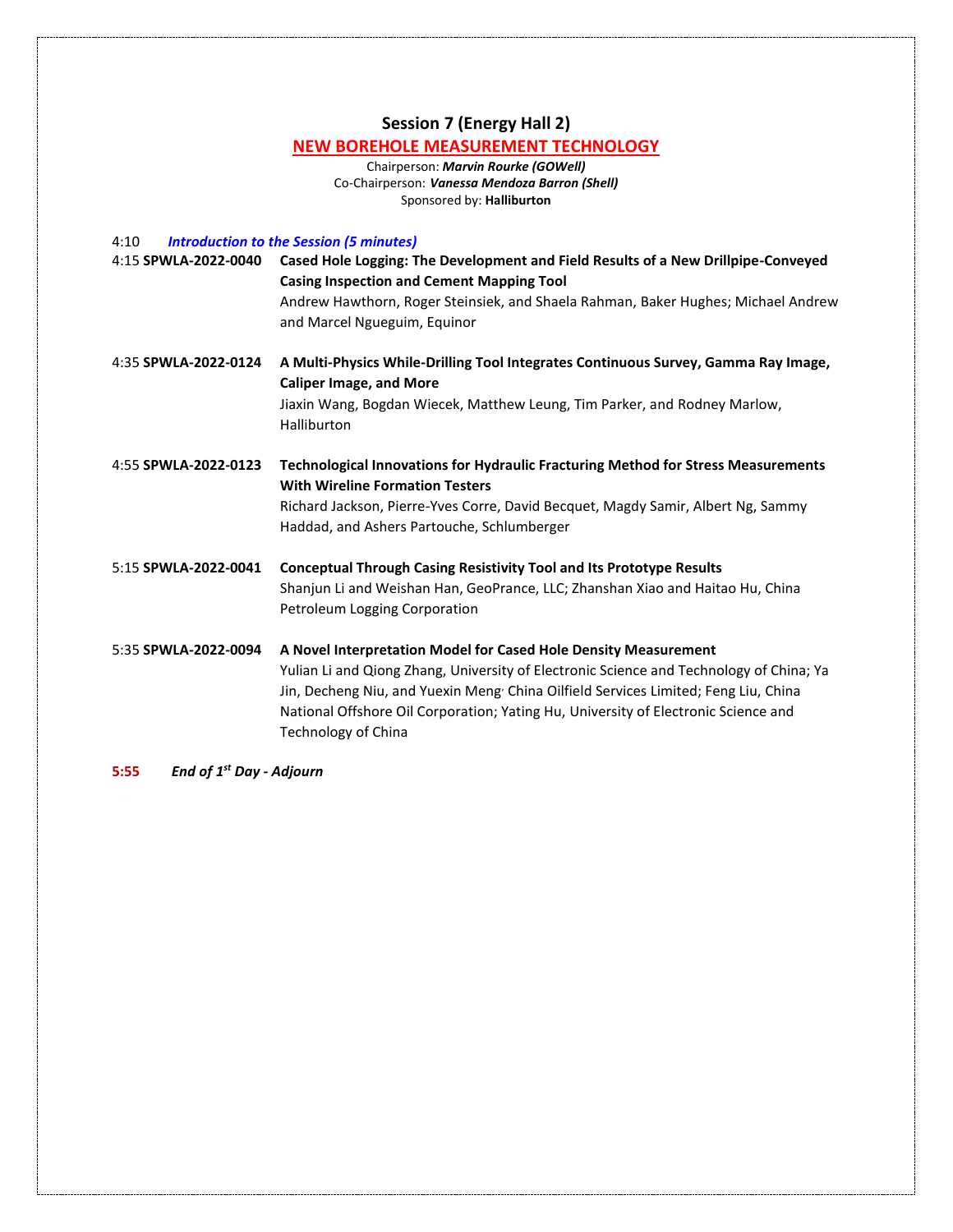# **TUESDAY – June 14th**

# **Session 8 (Energy Hall 1)**

# *SPECIAL ORGANIZED SESSION***: A DECADE WITH UDAR TECHNOLOGY: STATUS OF LOOK-**

|  | <b>AROUND AND LOOK-AHEAD APPLICATIONS AND FUTURE POTENTIAL</b> |  |  |
|--|----------------------------------------------------------------|--|--|
|--|----------------------------------------------------------------|--|--|

Chairpersons*: Monica Vik Constable (Equinor)* Co-Chairpersons: *Michael Rabinovich (BP)* Sponsored by: **Equinor**

| 8:00 | <b>Introduction to the Session (5 minutes)</b> |  |
|------|------------------------------------------------|--|
|------|------------------------------------------------|--|

| 8:05 SPWLA-2022-0044 | The Impact of Ultra Deep Azimuthal Resistivity Technology on ENI Geosteering<br><b>Workflow Evolution</b>                                                                                                                                                                                                                                                                                                  |
|----------------------|------------------------------------------------------------------------------------------------------------------------------------------------------------------------------------------------------------------------------------------------------------------------------------------------------------------------------------------------------------------------------------------------------------|
|                      | Maurizio Mele, Filippo Chinellato, Andrea Leone, and Massimiliano Borghi, ENI S.p.A;<br>Gianbattista Tosi and Jørn-AndersTveit, Vår Energi AS                                                                                                                                                                                                                                                              |
| 8:25 SPWLA-2022-0045 | Past, Present, and Future Applications of Ultra-Deep Directional Resistivity<br><b>Measurements: A Case History From the Norwegian Continental Shelf</b><br>Supriya Sinha, Arthur Walmsley, Nigel Clegg, and Brigido Vicuña, Halliburton; Andrew<br>McGill, Téo Paiva dos Reis, Marianne Therese Nygård, Gunn Åshild Ulfsnes, Monica Vik<br>Constable, Frank Antonsen, and Berit Ensted Danielsen, Equinor |
| 8:45 SPWLA-2022-0046 | UDAR: Past, Present, and Future. An Operator's Experience and Perspective on the<br>Challenges and Opportunities in Applications With Ultra-Deep Resistivity Tools<br>John Bergeron, Michael Rabinovich, Murad Murtuzaliyev, Andy Ronald, and Elnur<br>Binyatov, BP                                                                                                                                        |
| 9:05 SPWLA-2022-0047 | What Next After a Decade With Significant Advances in the Application of Deep<br><b>Directional Measurements?</b><br>Frank Antonsen, Berit Ensted Danielsen, Kåre Røsvik Jensen, Marta Prymak-Moyle, Jon<br>Kåre Lotsberg, Maria Emilia Teixeira De Oliveira, and Monica Vik Constable, Equinor ASA                                                                                                        |
| 9:25 SPWLA-2022-0048 | The Journey of Reservoir Mapping While Drilling in Kuwait - What Was Learned, and<br>What Is Needed for the Future<br>Nasser Faisal Al-Khalifa, Deepak Joshi, Mohammed Farouk Hassan, and Asheshwar<br>Tiwary, Kuwait Oil Company; Ihsan T. Pasaribu, Mahmoud Siam, Chandan J. Keot,<br>Schlumberger                                                                                                       |

**9:45** *Break (25 minutes)*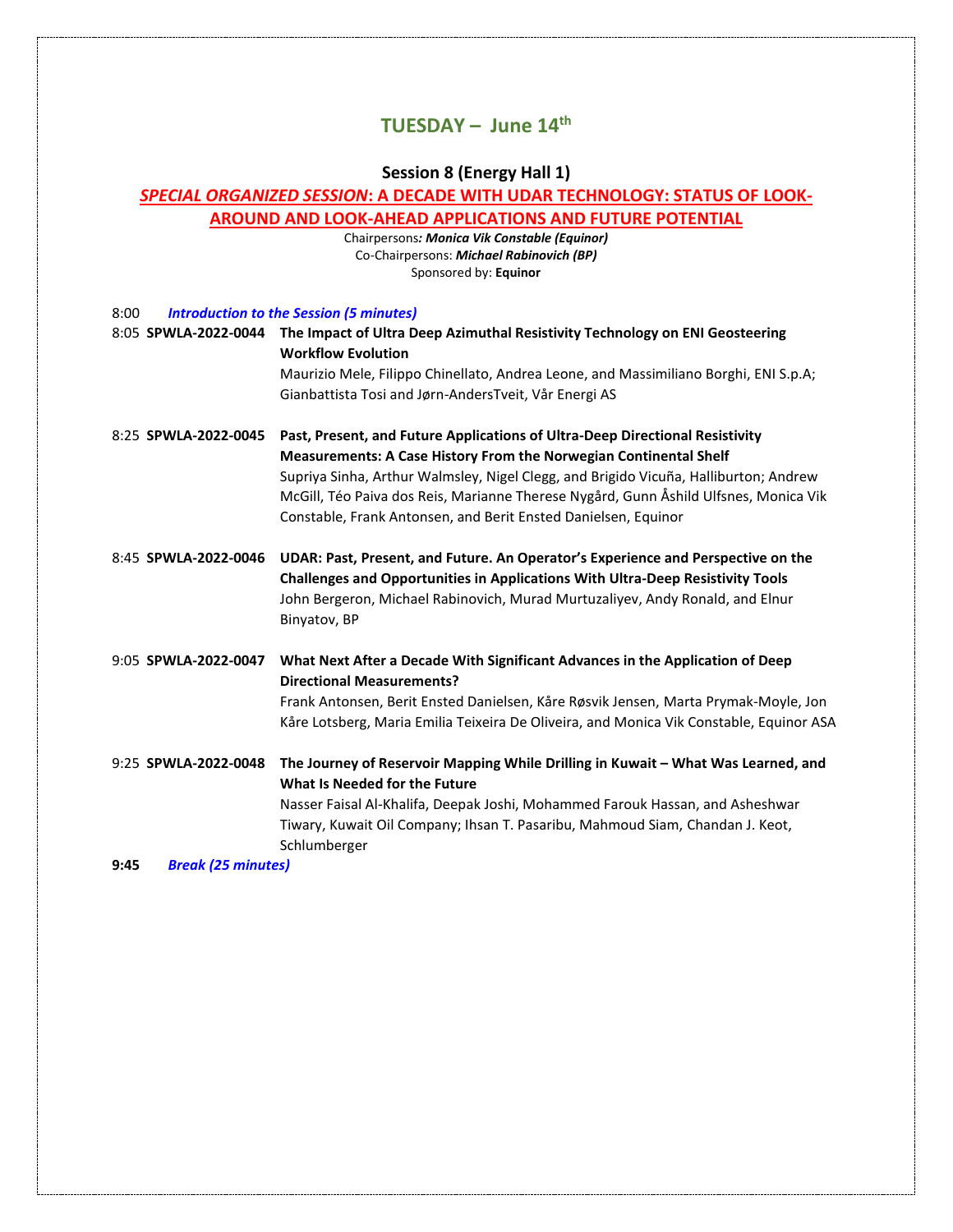# **Session 9 (Energy Hall 1)**

### **UDAR (ULTRA-DEEP AZIMUTHAL RESISTIVITY) TECHNOLOGY II**

Chairperson: *Jean-Michel Denichou (Schlumberger)* Co-Chairperson: *Arthur Walmsley (Halliburton)* Sponsored by: **AkerBP**

10:10 **SPWLA-2022-0049 A New Generation of LWD Geosteering Electromagnetic Resistivity Tool Providing Multi-Layered Bed Boundary Detection, Anisotropy Determination, and Azimuthal Resistivity Measurements for Accurate Well Placement and Formation Evaluation** Hsu-Hsiang (Mark) Wu, Alan Cull, Li Pan, Clint Lozinsky, Matthew Griffing, Yijing Fan, Alban Duriez, and Michael Bittar, Halliburton

- 10:30 **SPWLA-2022-0050 An Advanced Ultrahigh-Definition Directional Electromagnetic Propagation Logging Tool for Mapping While Drilling and Multilayered Formation Evaluation** Hui Xie, Keli Sun, Ettore Mirto, Joe Gremillion, Sarwa Tan, Kent Harms, Jianguo Liu, and Yao Feng, Schlumberger
- 10:50 **SPWLA-2022-0051 Precise Localization of Offset Wells Crossed With Deep Directional Resistivity Measurements** Michael Thiel, Haifeng Wang, Yong-Hua Chen, Mikhail Zaslavsky, Lin Liang, and Jean-Michel Denichou, Schlumberger; Henning Hoeyland, Brian Gallager, and Nguyen Xuan Phong, Jadestone Energy
- 11:10 **SPWLA-2022-0052 Real-Time 3D Anisotropy Analysis Enables Lithology Identification at Distance** Ayman Elkhamry, Saudi Aramco; Ahmed Taher, Eduard Bikchandaev, and Mohamed Fouda, Halliburton

### **Session 10 (Energy Hall 2)**

#### **FORMATION EVALUATION FOR CCUS, ENERGY TRANSITION, AND COMPLEX CARBONATES**

Chairperson: *Don Clarke (ExxonMobil)* Co-Chairperson: *Solveig Riisøen (Hydrophilic)* Sponsored by: **Hydrophilic**

| 8:00 | <b>Introduction to the Session (5 minutes)</b> |
|------|------------------------------------------------|
|------|------------------------------------------------|

| 8:05 SPWLA-2022-0090 | <b>CCUS in Mature Fields: How Core-to-Log Data-Driven Analytics Enhances Mechanistic</b><br>Models for the Purpose of Reservoir and Caprock Mineralogical Characterization<br>Marco Pirrone, Federica Di Maggio, Dario Reolon, Massimiliano Borghi, and Maurizio<br>Mele, Eni S.p.A. |
|----------------------|--------------------------------------------------------------------------------------------------------------------------------------------------------------------------------------------------------------------------------------------------------------------------------------|
| 8:25 SPWLA-2022-0091 | <b>Characterization of Pulsed Neutron Responses to Monitor CCUS Projects</b><br>Luis F. Quintero, Weijun Guo, and Robert Gales, Halliburton                                                                                                                                          |
| 8:45 SPWLA-2022-0053 | <b>Enabling Technologies for Dynamic Reservoir Evaluation and Extended Pressure</b><br><b>Transient Testing for the Low Carbon Transition</b><br>Richard Jackson, Adriaan Gisolf, Francois Dubost, Chen Tao, Nataliya Mayzenberg,                                                    |

Ashers Partouche, Hadrien Dumont, and Hua Yu, Schlumberger

9:05 **SPWLA-2022-0059 A Step Change in Lower Shuaiba Reservoir Facies Interpretation Triggers New Discoveries**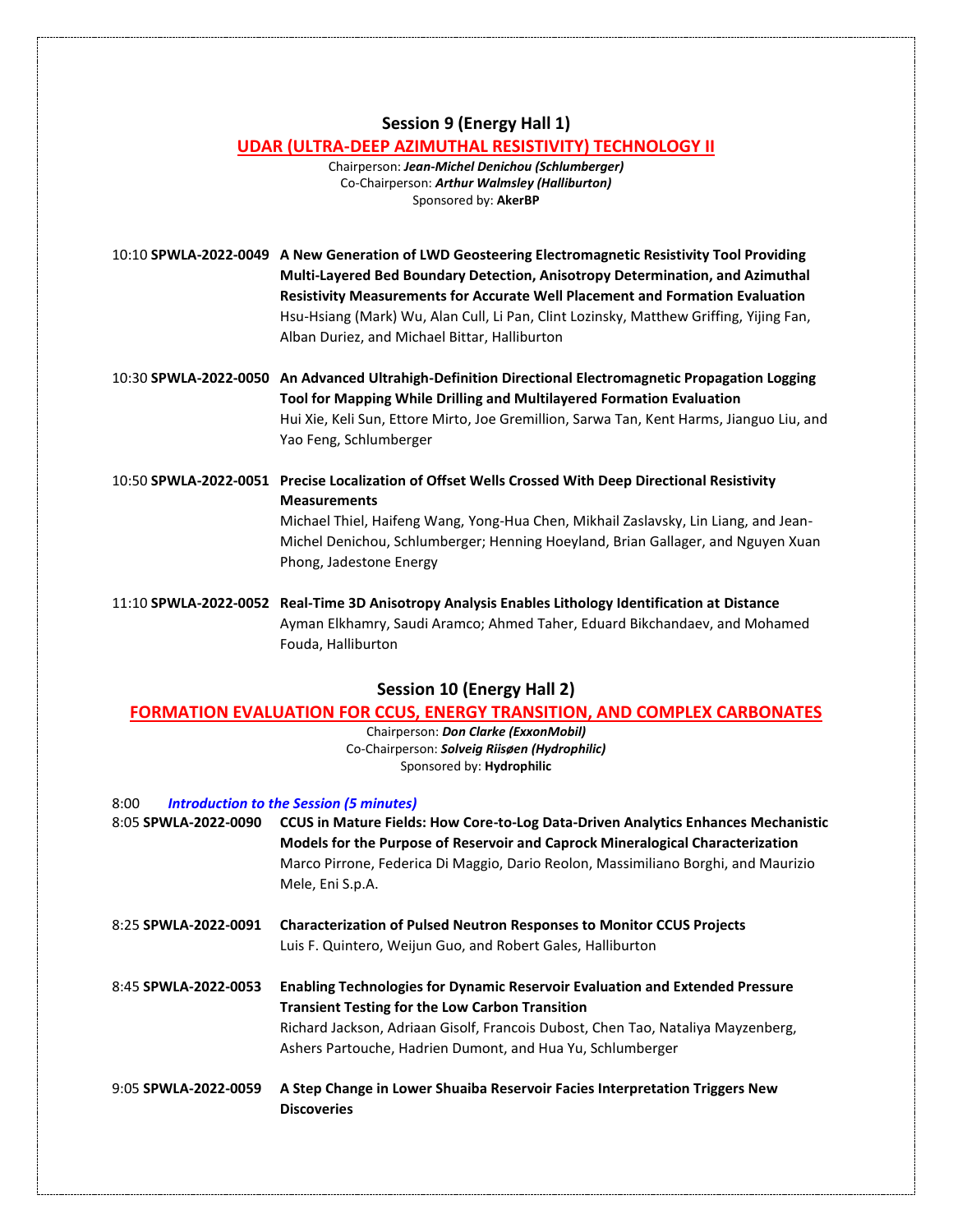Rinat Lukmanov, Aryaf Amry, Fathiya Battashi, Nasser Ghazali, Mazin Amri and Khalsa Shukri, Petroleum Development Oman

**9:45** *Break (25 minutes)*

# **Session 11 (Energy Hall 2)**

#### **FORMATION EVALUATION UNDER COMPLEX ROCK AND FLUID CONDITIONS**

Chairperson: *Matthew Guy Reppert (Neptune Energy)* Co-Chairperson: *Hendrik Rohler (OMV)* Sponsored by: **Schlumberger**

| 10:10 SPWLA-2022-0109 Naturally Fractured Carbonate Reservoir Characterization: A Case Study of a Mature<br>High-Pour Point Oil Field in Hungary<br>Muhammad Nur Ali Akbar, István Nemes, Zsolt Bihari, Helga Soltész, Ágnes Bárány,<br>László Tóth, Szabolcs Borka and György Ferincz, MOL Hungary                                                                                 |
|-------------------------------------------------------------------------------------------------------------------------------------------------------------------------------------------------------------------------------------------------------------------------------------------------------------------------------------------------------------------------------------|
| 10:30 SPWLA-2022-0108 Extracting More Value From Basic Cased Hole Services – Deriving Confident Formation<br><b>Slowness Measurements From Simple Cement Evaluation Services</b><br>Tom Bradley, Baker Hughes and Brice Fortier, Equinor A.S.A.                                                                                                                                     |
| 10:50 SPWLA-2022-0060 Exploring the Downhole Waterways: Identification of the Sneaky Path of Water<br><b>Through the Well Completion</b><br>Giuseppe Galli, Marco Pirrone, Nicola Pirola, and Luca Parodi, Eni S.p.A.; Maximiliano<br>Guiducci and Maciej Kozlowski, Halliburton                                                                                                    |
| 11:10 SPWLA-2022-0110 Shale Stability Modeling in Horizontal Section Using Synthetic Compressional and<br>Shear Slowness: A Case Study From Duva, North Sea<br>Devendra Kumar, Schlumberger Norge AS; Renee Aleixo, Rutger Van der Vliet and<br>Sylvain Clerc, Neptune Energy Norge; Joao Paulo Castagnoli, Diego Munoz Sanchez and<br>Haitham Khalil Hassan, Schlumberger Norge AS |

**11:30** *LUNCH (Awards Presentation Luncheon)*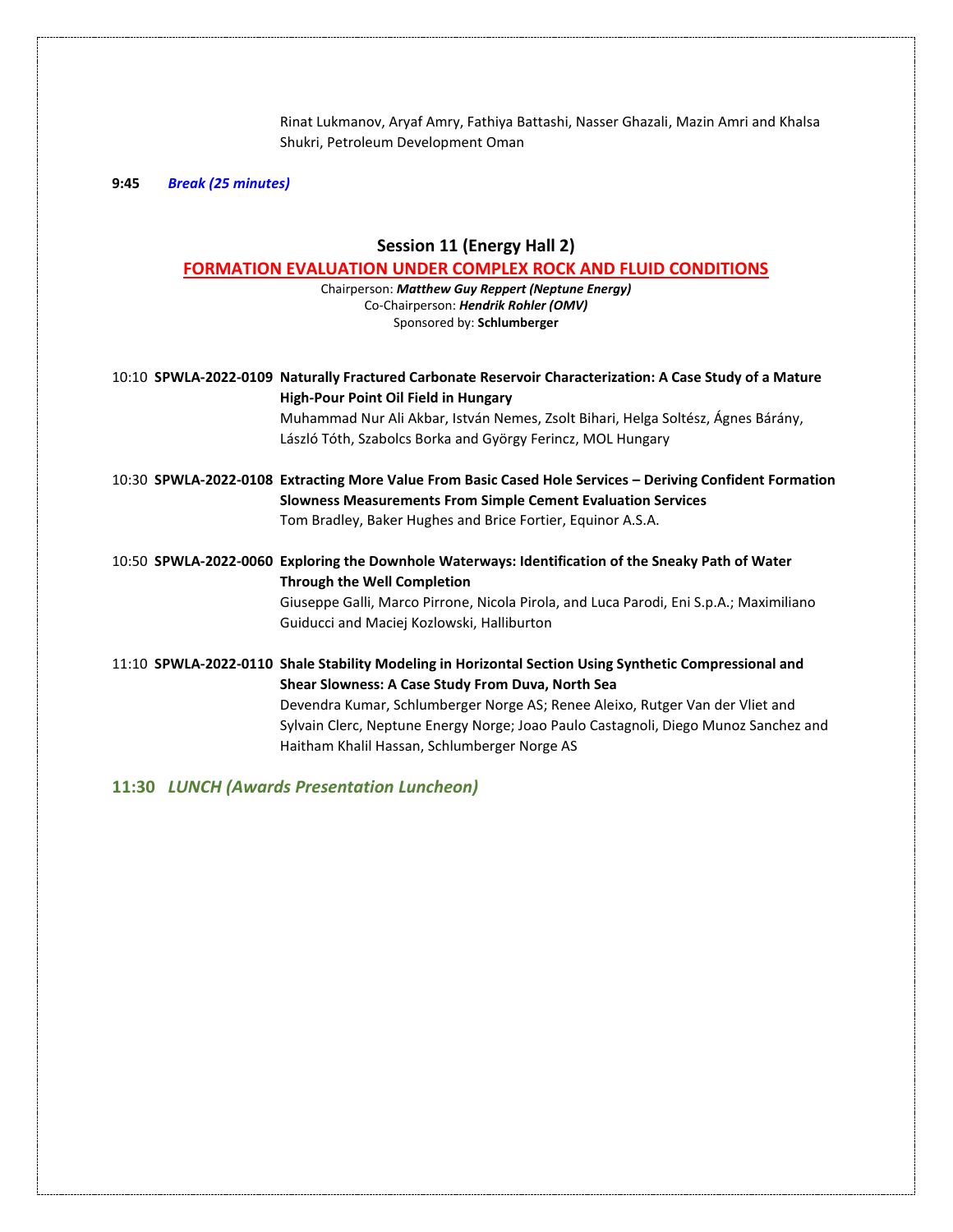#### **Session 12 (Energy Hall 1)**

#### *SPECIAL ORGANIZED SESSION***: NUCLEAR MAGNETIC RESONANCE OF CUTTINGS:**

#### **MEASUREMENTS AND THEIR INTERPRETATION**

Chairperson: *Adam Haecker (Battelle Memorial Institute)* Co-Chairperson: *Lalitha Venkataramanan (Schlumberger)* Sponsored by: **Schlumberger**

12:40 *Introduction to the Session (5 minutes)*

|                      | 12:45 SPWLA-2022-0062 Validation of Porosity of NMR Cuttings<br>Michael J. Dick, Dragan Veselinovic, Taylor Kenney, and Derrick Green, Green Imaging<br><b>Technologies</b> |
|----------------------|-----------------------------------------------------------------------------------------------------------------------------------------------------------------------------|
| 1:05 SPWLA-2022-0063 | Corrections and Extensions to the GRI Technique: Dual Imbibition, NMR, and SEM<br><b>Image Analysis</b>                                                                     |
|                      | Clara Palencia, Lori Hathon, and Michael Myers, University of Houston                                                                                                       |
| 1:25 SPWLA-2022-0064 | <b>Evaluating the Effectiveness of Rock Cleaning</b>                                                                                                                        |
|                      | Gabriela Singer, Wei Shao and Songhua Chen, Halliburton; Phil Hawley and Z. Harry Xie<br>and Core Laboratories; Shouxiang Mark Ma, Saudi Aramco                             |
| 1:45 SPWLA-2022-0065 | Unconventional Drill Cuttings Analysis Using 23 MHZ 2-D NMR T1-T2 Mapping<br><b>Techniques</b>                                                                              |
|                      | Z. Harry Xie and Omar Reffell, Core Laboratories LP                                                                                                                         |
| 2:05 SPWLA-2022-0066 | An Optimized NMR-Based Workflow for Accurate Porosity and Density Measurement<br>of Drill Cuttings                                                                          |

Jin-Hong Chen, Stacey M. Althaus, and J. David Broyles, Aramco Americas; Mohammed Boudjatit, Saudi Aramco

#### **Session 13 (Energy Hall 2)**

**Automated Methods of Formation Evaluation I**

Chairperson: *Sarah Magdalena Birkeland (Equinor)* Co-Chairperson: *Harry Xie (CoreLab)* Sponsored by: **Equinor**

12:40 *Introduction to the Session (5 minutes)*

12:45 **SPWLA-2022-0021 Permeability Predictions From Dielectric Dispersion Logs Using Supervised Machine Learning: A Johan Sverdrup Field Example** Jan Henrik Norbisrath, Equinor

- 1:05 **SPWLA-2022-0067 A Comparative Study for Machine-Learning-Based Methods for Log Prediction** Vanessa Simoes, Hiren Maniar, Tao Zhao, Aria Abubakar and Ridvan Akkurt, Schlumberger
- 1:25 **SPWLA-2022-0018 Data-Driven Algorithms for Image-Based Rock Classification and Formation Evaluation in Formations With Rapid Spatial Variation in Rock Fabric** Andres Gonzalez and Zoya Heidari, The University of Texas at Austin; Olivier Lopez, Equinor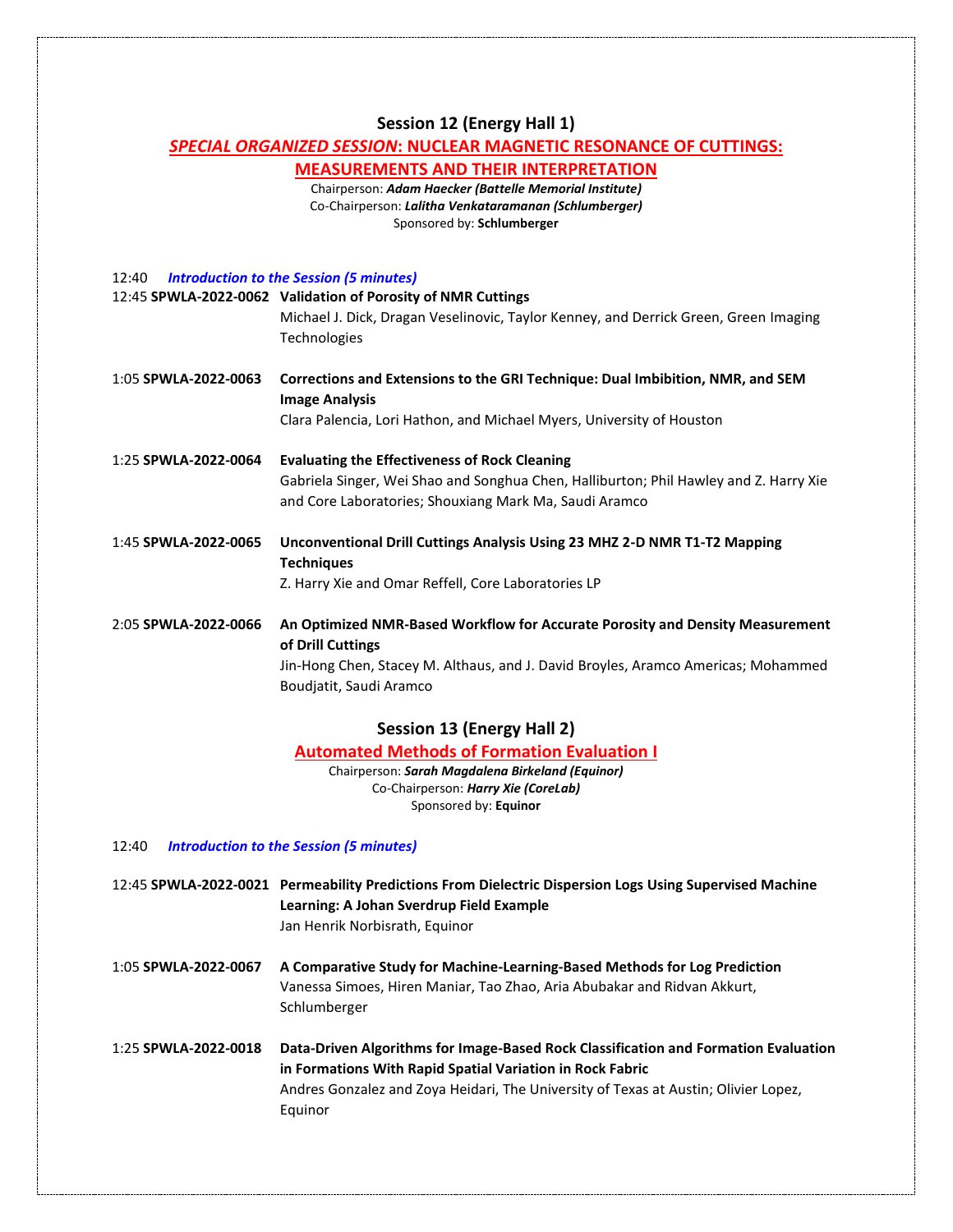| 1:45 SPWLA-2022-0068 | Automatic Badlog Detection – A Key to Successful Digitalization in Subsurface<br>Kjetil Westeng, Aker BP; Flávia Dias Casagrande and Saghar Asadi, Inmeta; Peder<br>Aursand, Nils André Aarseth, Tanya Kontsedal, and Håvard Kvåle Simonsen, Aker BP |
|----------------------|------------------------------------------------------------------------------------------------------------------------------------------------------------------------------------------------------------------------------------------------------|
| 2:05 SPWLA-2022-0069 | Class-Based Machine Learning for Intelligent Reservoir Characterization Over the Life<br><b>Cycle of a Field in the North Sea</b><br>Subhadeep Sarkar, Mathias Horstmann and Vikas Jain, Schlumberger; Odd Senneseth                                 |
|                      | and Renee Aleixo, Neptune Energy                                                                                                                                                                                                                     |

2:25 *Break (25 minutes)*

# **Session 14 (2nd Floor)**

# **POSTER SESSION 2 (Session Time 2:55 – 3:20)**

Chairperson: *Sergey Alyaev (NORCE)* Co-Chairpersons: *Nazanin Jahani (NORCE)* Sponsored by: **Stratum Reservoir**

| 2:50<br><b>Introduction to the Poster Session (5 minutes)</b> |                                                                                                                                                                                                                                                                                                                                                                            |  |
|---------------------------------------------------------------|----------------------------------------------------------------------------------------------------------------------------------------------------------------------------------------------------------------------------------------------------------------------------------------------------------------------------------------------------------------------------|--|
| 2:55 SPWLA-2022-0072                                          | Quantifying Interfacial Interactions Between Minerals and Reservoir/Fracturing Fluids<br>Isa Silveira de Araujo and Zoya Heidari, The University of Texas at Austin                                                                                                                                                                                                        |  |
| 2:55 SPWLA-2022-0073                                          | Quantifying the Impacts of Rock Components and Their Spatial Distribution on<br><b>Estimates of Hydrocarbon Reserves in Organic-Rich Mudrocks</b><br>Sabyasachi Dash and Zoya Heidari, The University of Texas at Austin                                                                                                                                                   |  |
| 2:55 SPWLA-2022-0074                                          | Bridging Scales of Fracture Characterization Through Conventional Log Measurement.<br>Amar Benaida and Nadjib Cherif, Sonatrach; Yasmina Bouzida, Gulzira Z. Zhunussova,<br>Jeremy Riou, Tim Salter, and Eduardo A. Caeneuve, Baker Hughes                                                                                                                                 |  |
| 2:55 SPWLA-2022-0075                                          | A New Uranium Imaging Technique Based on Four-Detector LWD Natural Gamma Ray<br><b>Spectrometry Logging Apparatus</b><br>Zhiyuan Liu, Feng Zhang, Qixuan Liang, and Jilin Fan, China University of Petroleum -<br>East China; Zhen Yang, SINOPEC Matrix Corporation                                                                                                        |  |
| 2:55 SPWLA-2022-0076                                          | Defining Geologic Structure Encountered in Horizontal Well and Its Impact on<br><b>Petrophysical Evaluation</b><br>Bo Su, China National Logging Corporation; Huafeng Ni and Zhongyuan Shi, CNPC<br>Chuanqing Drilling Engineering Company Ltd.; Kecai Guo, Mingyu Lu, Yongdi Zhang,<br>Haikun Ding, China National Logging Corporation; John Zhou, Maxwell Dynamics, Inc. |  |
| 2:55 SPWLA-2022-0077                                          | A Monitoring CO <sub>2</sub> Method by the Dual Cross Section Pulsed Neutron Logging<br><b>Technology in Heavy Oil Reservoirs</b><br>Jilin Fan, Feng Zhang, Lili Tian, Guiping Xiao, Hui Zhang, and Qunwei Fang, China<br>University of Petroleum-East China                                                                                                               |  |
| 2:55 SPWLA-2022-0078                                          | A Novel Gamma-Thermal Neutron Evaluating Gas Saturation Method Using Pulsed<br><b>Neutron Logging Tool With Dual-CLYC</b>                                                                                                                                                                                                                                                  |  |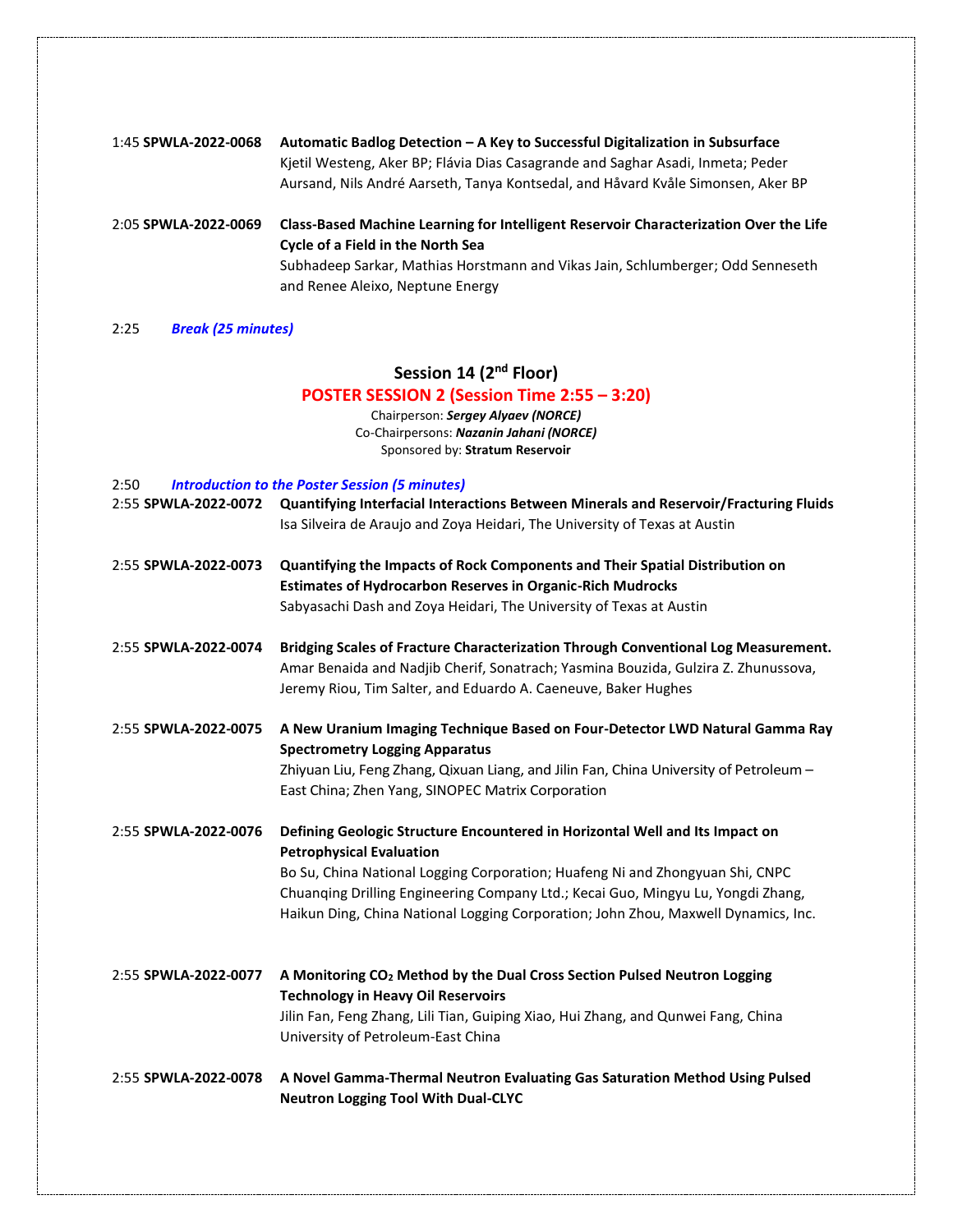|                      | Qixuan Liang, Feng Zhang, Junting Fan, Hui Zhang, and Weizheng Shang, China<br>University of Petroleum - East China                                                                                                                           |
|----------------------|-----------------------------------------------------------------------------------------------------------------------------------------------------------------------------------------------------------------------------------------------|
| 2:55 SPWLA-2022-0079 | An Efficient and Effective Algorithm for Mapping Reservoir Boundaries<br>Peng Chen, Jun Wang, Jiaqi You, and Shijia Chen, China National Logging Corporation;<br>Shanjun Li and John Zhou, Maxwell Dynamics, Inc.                             |
| 2:55 SPWLA-2022-0081 | Transient Electromagnetic Response of Electrode Excitation and Geometric Factors of<br><b>Desired Signal</b><br>Xiaolin Zhu, Jiacheng Liu, and Jianguo Shen, Tianjin University; Yongjin Shen, Beijing<br>Huahui GEOXPLORA Technology Co.Ltd. |
| 2:55 SPWLA-2022-0082 | Machine Learning for Determining Remaining Oil Saturation Based On C/O Spectral<br>Logging in Multilayer String Cased Well<br>Fei Qiu, Feng Zhang, Zhiyuan Liu, Guiping Xiao, and Qunwei Fang, China University Of<br>Petroleum - East China  |

## **Session 15 (Energy Hall 1)**

#### **FORMATION EVALUATION OF CONVENTIONAL RESERVOIRS II: NEW INTERPRETATION**

**METHODS**

Chairperson: *Marco Pirrone (ENI)* Co-Chairperson: *Lars Johan Fjell (Logtek)* Sponsored by: **Logtek/Petroware**

#### 3:25 *Introduction to the Session (5 minutes)*

- 3:30 **SPWLA-2022-0001 Generalizing the Geometrical Factor Theory** David Kennedy, QED-Petrophysics LLC
- 3:50 **SPWLA-2022-0037 Linking Acoustic, Electrical, and Hydraulic Tortuosity to Predict Permeability and Formation Factor** Vimal Saxena, RockLog Consultancy

4:10 **SPWLA-2022-0034 Integrated Analysis of NMR and Electrical Resistivity Measurements for Enhanced Assessment of Throat-Size Distribution, Permeability, and Capillary Pressure in Carbonate Formations: Well-Log-Based Application** Howard August, Zulkuf Azizoglu, and Zoya Heidari, The University of Texas at Austin;

Leonardo Goncalves, Lucas Abreu Blanes de Oliveira, Moacyr Silva do Nasicmento Neto, and Rodolfo Araujo Victor, Petrobras

| 4:30 |  | <b>Break (5 minutes)</b> |
|------|--|--------------------------|
|------|--|--------------------------|

4:35 **SPWLA-2022-0035 Integrating the Thomas-Stieber Analysis With a Staged Differential Effective Medium Model for Saturation Interpretation of Thin-Bedded Shaly Sands** Andres Villarroel, Michael Myers, and Lori Hathon, University of Houston

# 4:55 **SPWLA-2022-0116 Quantifying the Effects of Heavy Minerals on Thermal Neutron Porosity in Permo-Carboniferous Sandstone**

Olusegun Akinyose and Tariq Alshaikhmubarak, Saudi Aramco; Marie Van Steene and Laurent Mosse, Schlumberger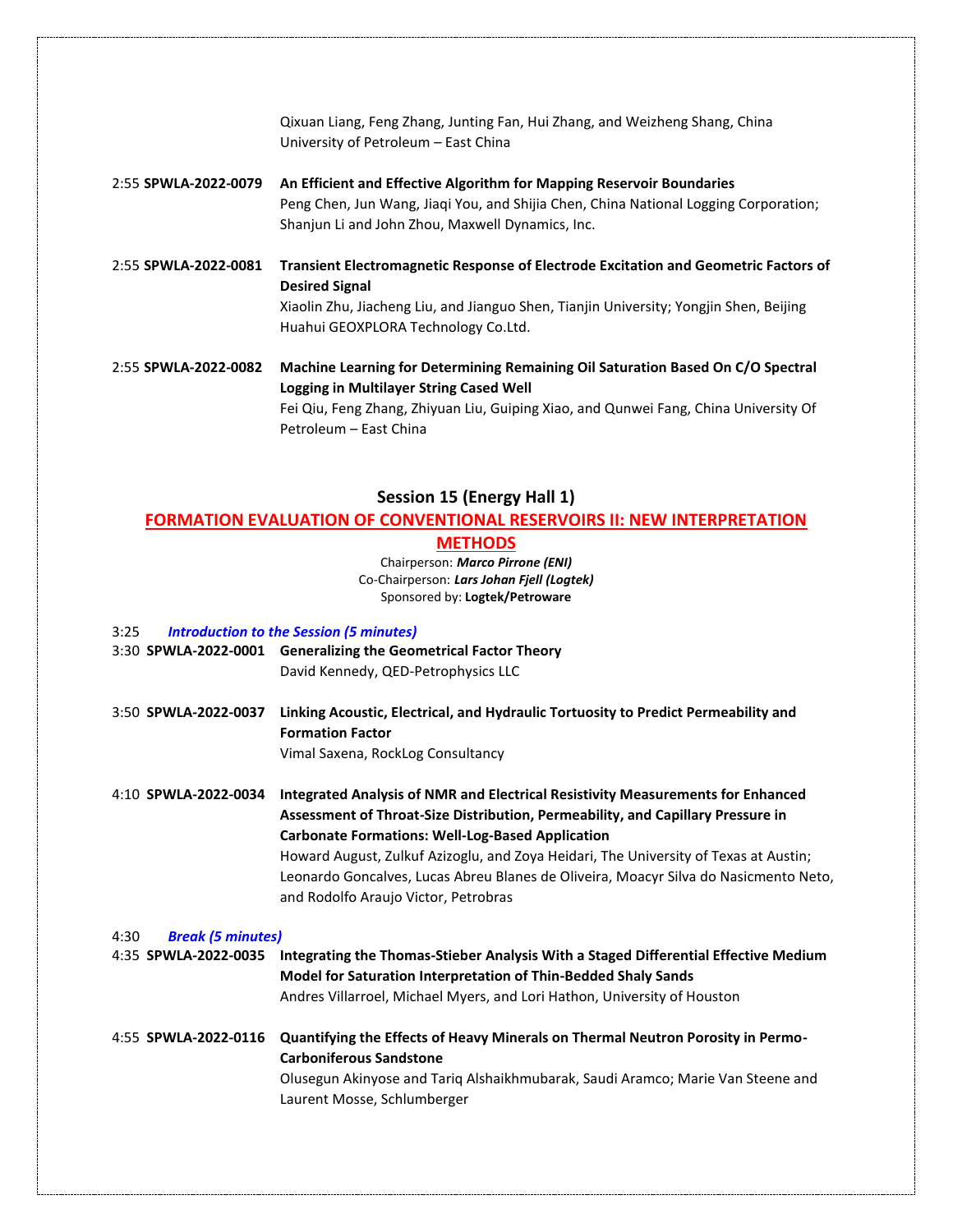# 5:15 **SPWLA-2022-0020 New Development in Pulsed Neutron Technologies to Enhance Faster Data Recovery and Reduce Operation Logging Time for Three-Phase Saturation Analysis** Roberto Nardiello, David Chace, Ian McGlynn, Pius Akagbosu, Salim Ouadah, and Vijay Ramaswamy, Baker Hughes Nigeria; Emmanuel Toumelin, Ajibola Oduwole, Matthew E. Ogofa, and Oyie Maureen Ekeng, Chevron Nigeria Limited

# **Session 16 (Energy Hall 2)**

#### **AUTOMATED METHODS OF FORMATION EVALUATION II**

Chairperson: *Sanaz Javid (Lundin)* Co-Chairperson: *John Zhou (MaxWell Dynamics)* Sponsored by: **Lundin Energy**

#### 3:25 *Introduction to the Session (5 minutes)*

| 3:30 SPWLA-2022-0038             | ML-Based Deconvolution Method Provides High Resolution Fast Inversion of Induction<br>Log Data                                                                                                     |
|----------------------------------|----------------------------------------------------------------------------------------------------------------------------------------------------------------------------------------------------|
|                                  | Teruhiko Hagiwara, Aramco Americas                                                                                                                                                                 |
| 3:50 SPWLA-2022-0103             | <b>Estimation of Matrix Properties From Geochemical Spectroscopy Logs Using Machine</b><br>Learning                                                                                                |
|                                  | Vasileios-Marios Gkortsas, Paul Craddock and Jeffrey Miles, Schlumberger-Doll                                                                                                                      |
|                                  | Research; Harish Datir and Lalitha Venkataramanan, Schlumberger                                                                                                                                    |
| 4:10 SPWLA-2022-0056             | Joint Inversion and Unsupervised Learning Applied to NMR Data Processing That<br><b>Eliminates the Need for Regularization</b>                                                                     |
|                                  | Naveen Krishnaraj, Neaqtech; Michael Myers, University of Houston; Alon Arad,<br>Automated Analytics,                                                                                              |
|                                  | Lori Hathon, University of Houston; Xinmin Ge, China University of Petroleum                                                                                                                       |
| <b>Break (5 minutes)</b><br>4:30 |                                                                                                                                                                                                    |
| 4:35 SPWLA-2022-0125             | Impact of Missing Data on Petrophysical Regression-Based Machine Learning Model<br>Performance                                                                                                     |
|                                  | Andrew McDonald, Lloyd's Register                                                                                                                                                                  |
| 4:55 SPWLA-2022-0127             | Permeability Prediction With Integration of Log and Core Data of a South Tanzania Gas<br><b>Field Using Artificial Intelligence Techniques</b>                                                     |
|                                  | Patrick Kabwe, Tanzania Petroleum Development Corporation                                                                                                                                          |
| 5:15 SPWLA-2022-0107             | A Novel Automated Machine-Learning Model for Lithofacies Recognition<br>Jianhua Gao, Qiong Zhang, Yating Hu, Huilin Wu and Zaoyi Kang, University of Electronic<br>Science and Technology of China |

**5:35** *End of 2nd Day – Adjourn*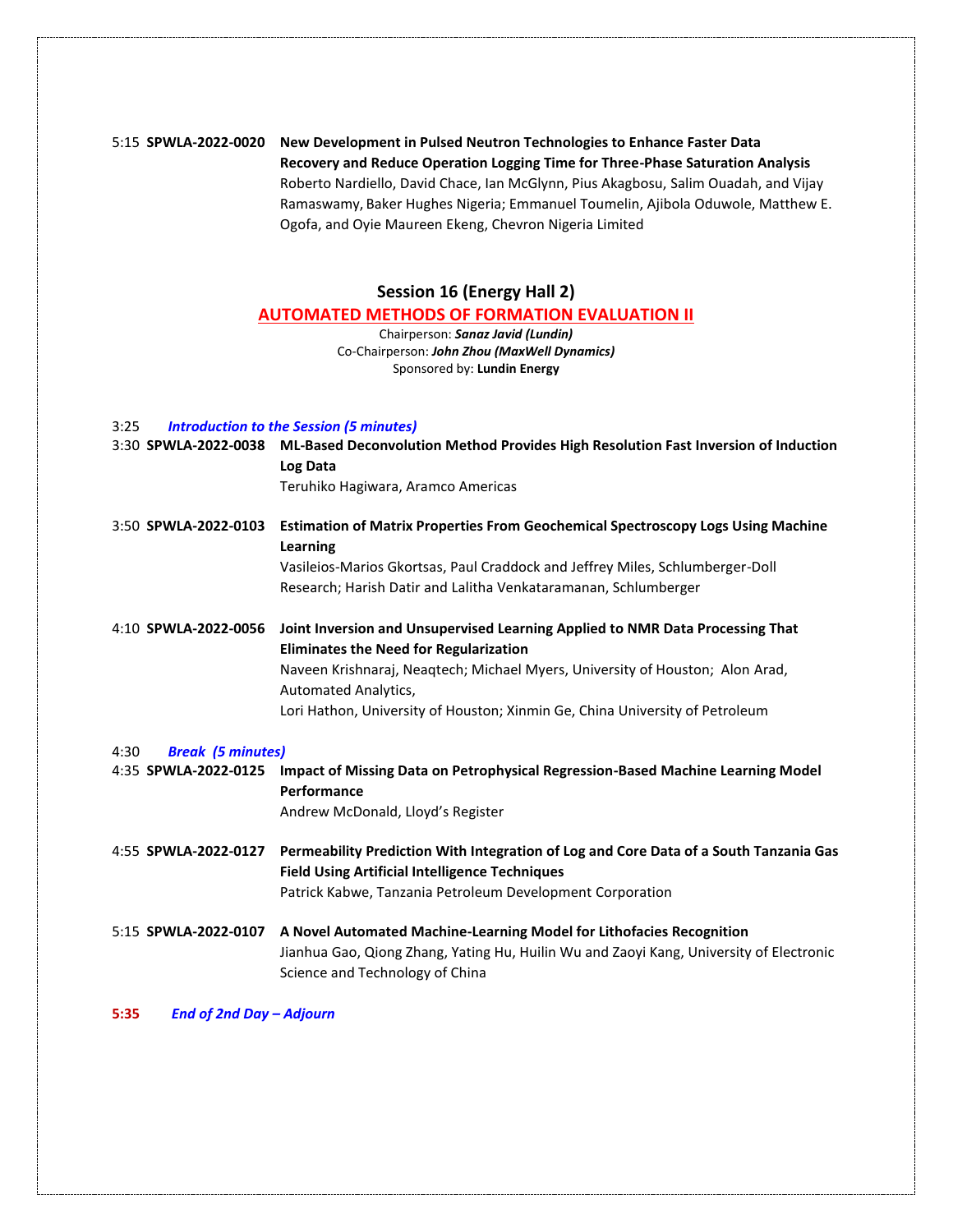# **WEDNESDAY – June 15th**

# **Session 17 (Energy Hall 1)**

# *SPECIAL ORGANIZED SESSION***: RECENT ADVANCES IN BOREHOLE IMAGE TECHNOLOGY AND**

**INTERPRETATION**

*Chairperson: Christian Rambousek (Nimbuc Geoscience) Co-chair: Peter Barrett (Halliburton)* Sponsored by: **AkerBP**

8:00 *Introduction to the Session (5 minutes)*

| o.vu                              | <b>Printipulation to the Session Simmutes</b>                                                                                                                                                                                    |  |
|-----------------------------------|----------------------------------------------------------------------------------------------------------------------------------------------------------------------------------------------------------------------------------|--|
|                                   | 8:05 SPWLA-2022-0095 BHI Logs and ML Automated Pre-Salt Carbonate: Texture Recognition and<br>Petrophysical Properties Propagation Using Image Log, Core Images and Porosity-<br><b>Permeability From Plugs</b>                  |  |
|                                   | Barbara Quediman, Enrique Estrada, Radompon Sungkorn and Jonas Toelke, Halliburton                                                                                                                                               |  |
| 8:25 SPWLA-2022-0096              | <b>Comprehending Complex Clastics: Consistent Real-Time Geological Borehole Imaging</b><br><b>Independent of Drilling Fluid and Telemetry Limitations</b>                                                                        |  |
|                                   | Mathias Horstmann, Chandramani Shrivastava, and Adrian A., Rishav Goswami and<br>Koushik Sikdar, Schlumberger; Beate Aas Bakke, Odd Aasheim, Terje Kollien, and Øyvind<br>Stirø, Lundin Energy                                   |  |
| 8:45 SPWLA-2022-0097              | Automated Corrosion Analysis With Prior Domain Knowledge-Informed Neural<br><b>Networks</b>                                                                                                                                      |  |
|                                   | Salma Benslimane, Josselin Kherroubi, Kamaljeet Singh, Jean-Luc Le Calvez, Thomas<br>Berard, and Mikhail Lemarenko, Schlumberger                                                                                                 |  |
| 9:05 SPWLA-2022-0098              | Best Image: Deep Learning for Saliency Estimation Using Expert Rankings<br>Pontus Loviken, Nadege Bize-Forest, Daniel Quesada, Fatma Mahfoudh, and Josselin<br>Kherroubi, Schlumberger                                           |  |
|                                   | 9:25 SPWLA-2022-0099 Fracture Characterization Combining Borehole Acoustic Reflection Imaging and<br><b>Geomechanical Analyses</b>                                                                                               |  |
|                                   | Xiao-Ming Tang, China University of Petroleum (East); Pei-Chun Wang, CNOOC;<br>Shengqing Li, China University of Petroleum (East); Lei Xiong, CNOOC; Hanlin Zhang,<br>China University of Petroleum (East)                       |  |
| <b>Break (25 minutes)</b><br>9:45 |                                                                                                                                                                                                                                  |  |
|                                   | 10:10 SPWLA-2022-0100 Defining Formation Complexity and Anisotropy With Logging-While-Drilling Dual<br><b>Ultrasonic Images</b>                                                                                                  |  |
|                                   | Naoki Sakiyama, Matthew Blyth, Hiroaki Yamamoto, Mizuki Sagara, Sarwa Tan,<br>Chandramani Shrivastava, Evgeniya Deger, and Hiroshi Nakajima, Schlumberger; Andrew<br>Barry, Continental Resources; Mark G. Kittridge, Occidental |  |
|                                   | 10:30 SPWLA-2022-0101 Bridging the Gap Between Geologists and Drillers: LWD Ultrasonic Imaging Goes That<br><b>Extra Mile</b>                                                                                                    |  |
|                                   | Nadege Bize-Forest, Arnaud Jarrot, Emmanuel Legendre, Daniel Quesada, Isabelle Le<br>Nir, Chandramani Shrivastava, and Thilo M. Brill, Schlumberger                                                                              |  |
|                                   | 10:50 SPWLA-2022-0102 Use of Impedivity and Permittivity-Dominated Images to Identify and Characterize<br>Fractures in Altered Basement Rocks - A Case Study From the Norwegian North Sea                                        |  |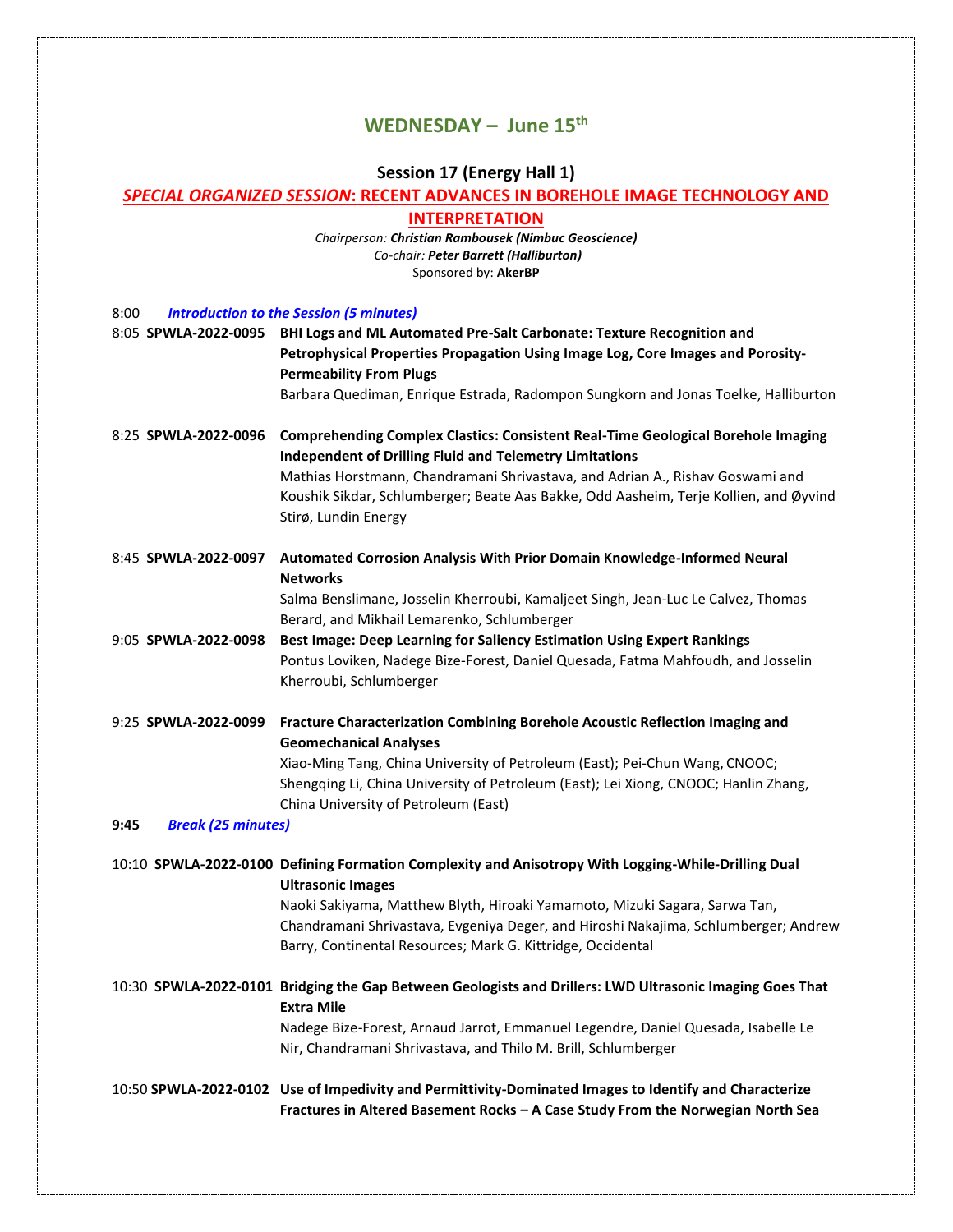Sayyid Ahmad, Peter Barrett, Ahmed Fouda, Baris Guner, Venkat Jambunathan, and Eric Van Beest, Halliburton; István Nagy-Korodi and Botond Kemény, MOL; Jon Haugestaul, Three60 Energy; Ádám Spitzmüller, Independent Consultant

11:10 **SPWLA-2022-0106 Embedding Artificial Intelligence on LWD Images for Automated Drilling Optimization** Ana Escobar, Josselin Kherroubi, Daniel Quesada, Nadege Bize-Forest, Chandramani Shrivastava, Mathieu Tarrius and Exequiel Padin, Schlumberger

#### **Session 18 (Energy Hall 2)**

#### **SPECIALIZED BOREHOLE MEASUREMENT AND INTERPRETATION TECHNIQUES I**

Chairperson: *Robert Gales (Halliburton)* Co-Chairperson: *Stefano Pruno (Stratum Reservoir)* Sponsored by: **Stratum Reservoir**

#### **8:00** *Introduction to the Session (5 minutes)*

| 8:05 SPWLA-2022-0039 | An Innovative and Reliable Method of Estimating Rock Strength From Drilling Data<br><b>Acquired Downhole</b><br>Umesh Prasad, William Anthony Moss, David Gavia, Hatem Oueslati, and Amer Hanif,<br>Baker Hughes; Paul Pastusek, ExxonMobil UIS                                                                 |
|----------------------|-----------------------------------------------------------------------------------------------------------------------------------------------------------------------------------------------------------------------------------------------------------------------------------------------------------------|
| 8:25 SPWLA-2022-0120 | Solving the Challenge of Acquiring Low UCS Cores for Quantitative Digital Rock Physics<br>Ian Draper and Tim Gill, Baker Hughes; Dmitry Lakshtanov, Jennie Cook, Yuliana Zapata,<br>Robin Eve, Mark Lancaster, Nathan Lane, Dave Saucier, and Glen Gettemy, BP; Kevan<br>Sincock, Independent (formerly BP)     |
| 8:45 SPWLA-2022-0121 | Successful Cap Rock Stress Testing With a Wireline Straddle Packer Tool Configured<br>With an Innovative Controlled Pressure Bleedoff Design<br>Olav-Magnar Nes, Egil Romsås Fjeldberg, and Nils-André Aarseth, Aker BP; Bob<br>Engelman, Venkat Jambunathan, Michael Evans, and Tony van Zuilekom, Halliburton |
| 9:05 SPWLA-2022-0089 | Subsurface Electromagnetic Frac & Flowback Response to Natural and Induced<br><b>Fracture Networks</b><br>Amanda C. Reynolds, Nabiel Eldam, Chris Galle, and Brad Bacon, Encino Energy; Trevor<br>Pugh, Jeffrey Chen, and Suresh Dande, ESG Solutions                                                           |
| 9:25 SPWLA-2022-0042 | <b>Connectivity Assessment of Heavily Compartmentalized Reservoirs: A New Workflow</b><br><b>Introducing Areal Downhole Fluid Analysis and Data Integration</b><br>Tarek Mohamed and Carlos Torres-Verdín, The University of Texas at Austin; Oliver C.<br>Mullins, Schlumberger                                |

**9:45** *Break (25 minutes)*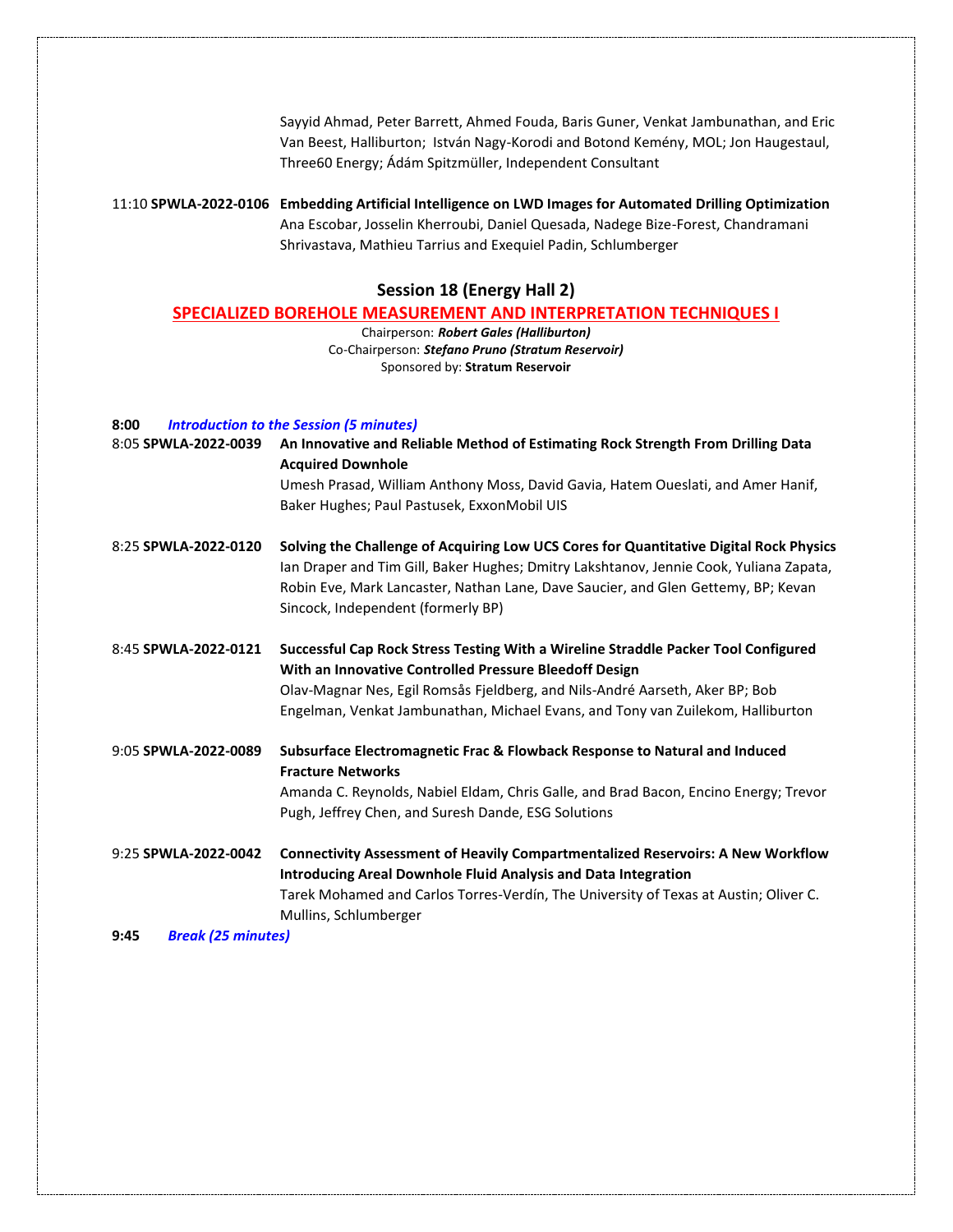#### **Session 19 (Energy Hall 2)**

#### **SPECIALIZED BOREHOLE MEASUREMENT AND INTERPRETATION TECHNIQUES II**

Chairperson: *Iulian Hulea (Shell)* Co-Chairperson: *Giuseppe Galli (ENI)* Sponsored by: **Baker Huges**

10:10 **SPWLA-2022-0043 Deep-Directional Resistivity Ranging for Near-Parallel Cased Well in Scenarios Either Vertical or Horizontal to Formation Layers**

Yong-Hua Chen, Saad Omar, Lin Liang, and Diogo Salim, Schlumberger

10:30 **SPWLA-2022-0005 Quantification of Adsorption of Water on Clay Surfaces and Electrical Double Layer Properties Using Molecular Simulations** Isa Silveira de Araujo and Zoya Heidari, The University of Texas at Austin

10:50 **SPWLA-2022-0017 A New Method of Integrating Rockphysics and Geomechanics for Simulating Deformable and Permeable Behavior of Tight Carbonate for Optimised Reservoir Development** Umesh Prasad, Amer Hanif, and Pranjal K. Bhatt, Baker Hughes; Hayat Abdi Ibrahim Jibar, Karem Alejandra Khan, and Andi Ahmad Salahuddin, ADNOC Onshore

11:10 **SPWLA-2022-0104 Multi-Scale and Multi-Physics Quantitative Workflow for Integrated and Image-Assisted Rock Classification in Complex Carbonate Formations** Andres Gonzalez and Zoya Heidari, The University of Texas at Austin

## **11:30** *LUNCH (Leadership Luncheon- Invitation Only)*

### **Session 20 (Energy Hall 1)**

#### **SPECIALIZED BOREHOLE MEASUREMENT AND INTERPRETATION TECHNIQUES III**

Chairperson: *Marie Van Steene (Schlumberger)* Co-Chairpersons: *Luis Quintero (Halliburton)* Sponsored by: **Halliburton**

12:40 **SPWLA-2022-0036 Laboratory Investigation and Numerical Simulation of SP Suppression in Hydrocarbon-Bearing Rocks** Joshua Bautista-Anguiano, Independent Consultant and Carlos Torres-Verdín, The University of Texas at Austin 1:00 **SPWLA-2022-0054 Flow Dependent Relative Permeability Scaling for Steady-State Two-Phase Flow in Porous Media: Laboratory Validation on a Microfluidic Network** Marios Valavanides, University of West Attica; Nikolaos Karadimitriou and Holger Steeb, University of Stuttgart 1:20 **SPWLA-2022-0055 Integrated Approach to Leak Detection Using High-Definition Electromagnetic Technology, Production Logging, and Ultrasonic Logs – A Case Study** Adesoji Adedamola, Diptaroop Chakraborty, and Ariel Sedlacek, Halliburton; Tshissola Tambwe, Neil Hay, Salomao Dode, Abel Cruz, Jose Rodrigues, Jose Nzau, Adriano Cunha, Olivio Mavuba, and Domingos Andrade, Sonangol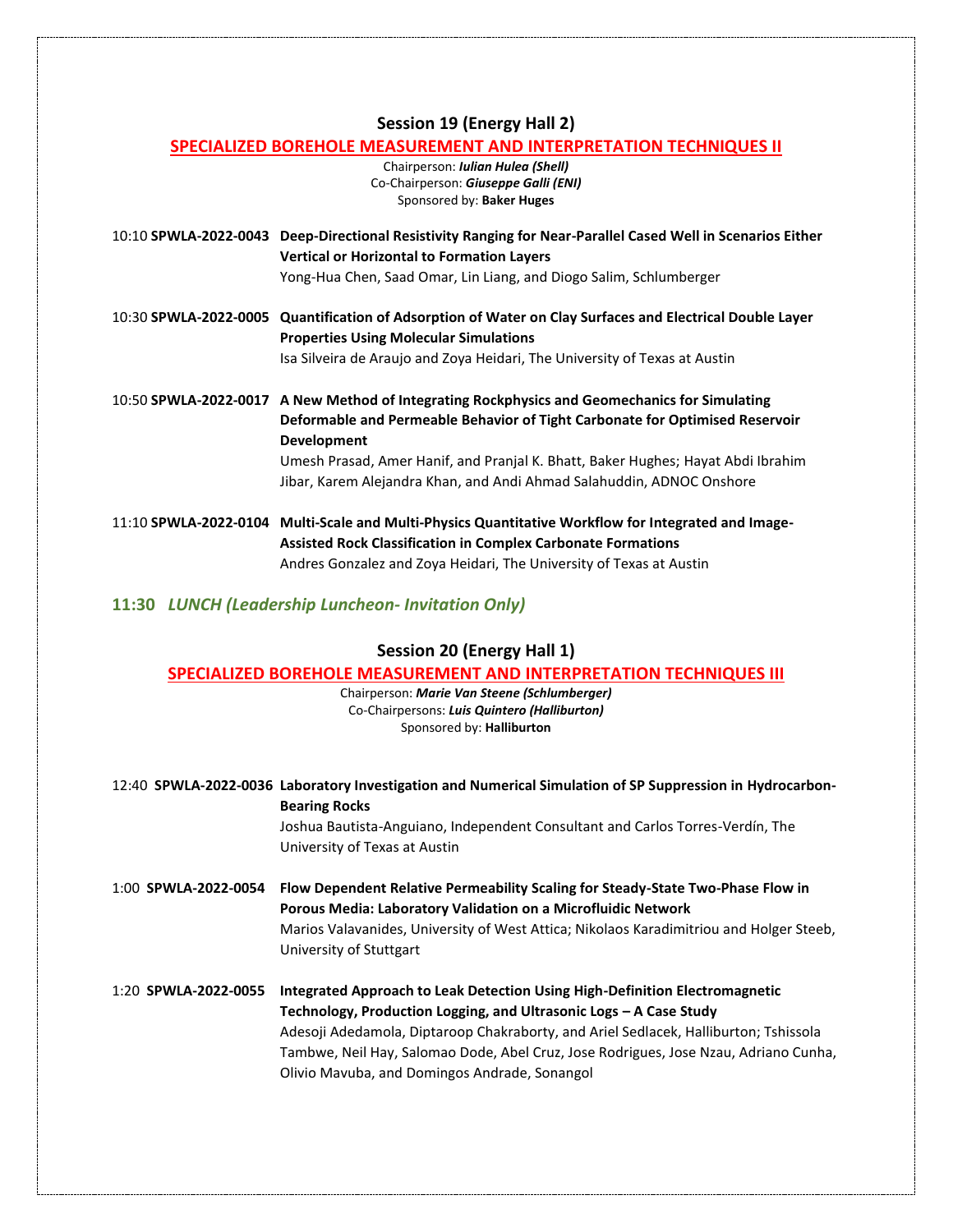| 1:40 SPWLA-2022-0057              | New Iterative Resistivity Modelling Workflow Reduces Uncertainty in the Assessment<br>of Water Saturation in Deeply-Invaded Reservoirs<br>German Merletti, Michael Rabinovich, Salim Al Hajri, William Dawson, BP; Russell<br>Farmer, ADNOC; Joaquin Ambia and Carlos Torres-Verdín, The University of Texas at<br>Austin                                                                                                              |
|-----------------------------------|----------------------------------------------------------------------------------------------------------------------------------------------------------------------------------------------------------------------------------------------------------------------------------------------------------------------------------------------------------------------------------------------------------------------------------------|
| 2:00 SPWLA-2022-0092              | Utilization of Digitalized Numerical Model Derived From Advanced Mud Gas Data for<br>Low Cost Fluid Phase Identification, Derisking Drilling and Effective Completion Plan in<br><b>Depleted Reservoir</b><br>Philip Shane Gerard Buckle, Abdul Faiz Haji Abdullah, and Nurhafizah Zaini, Brunei Shell<br>Petroleum; Ivan Fornasier, Aleksandar Gligorijevic, Andrea Di Daniel, Gokarna Khanal,<br>and Sridhar Vignaraja, Schlumberger |
| <b>Break (25 minutes)</b><br>2:20 |                                                                                                                                                                                                                                                                                                                                                                                                                                        |

# **Session 21 (Energy Hall 2)**

# **AUTOMATED METHODS OF FORMATION EVALUATION III**

Chairpersons: *Shelby Plitzuweit (OXY)* Co-Chairpersons: *Tegwyn Perkins (Lloyd's Register)* Sponsored by: **Lundin Energy**

|                                   | 12:40 SPWLA-2022-0129 Unsupervised Facies Pattern Recognition of Brazilian Pre-Salt Carbonates Borehole<br><b>Images</b> |
|-----------------------------------|--------------------------------------------------------------------------------------------------------------------------|
|                                   | Laura Lima Angelo dos Santos, Nadege Bize-Forest, Giovanna de Fraga Carneiro, Adna                                       |
|                                   | Grazielly Paz de Vasconcelos, and Patrick Pereira Machado, Schlumberger                                                  |
| 1:00 SPWLA-2022-0128              | Using Digital Rock Physics to Evaluate Novel Percussion Core Quality                                                     |
|                                   | Dmitry Lakshtanov, Yuliana Zapata, Dave Saucier, Jennie Cook, Robin Eve, Mark                                            |
|                                   | Lancaster, Nathan Lane, Glen Gettemy, BP; Kevan Sincock and Elizabeth Liu,                                               |
|                                   | Independent Consultants, Rosemarie Geetan, Bifrost Energy; Ian Draper and Tim Gill,<br><b>Baker Hughes</b>               |
| 1:20 SPWLA-2022-0032              | Machine Learning Assisted Prediction of Permeability of Tight Sandstones From                                            |
|                                   | <b>Mercury Injection Capillary Pressure Tests</b>                                                                        |
|                                   | Jassem Abbasi, University of Stavanger; Jiuyu Zhao, China University of Petroleum;                                       |
|                                   | Sameer Ahmed, University of Stavanger; Jianchao Cai, China University of Petroleum; Pål                                  |
|                                   | Østebø Andersen, University of Stavanger; Liang Jiao, China University of Geosciences                                    |
| 1:40 SPWLA-2022-0126              | Norwegian Released Wells Project: Study Design, Material Preparation,                                                    |
|                                   | <b>Measurements, and Data Analysis</b>                                                                                   |
|                                   | Odd Kolbjørnsen, Lundin Energy and University of Oslo; Erik Hammer, Lundin Energy;                                       |
|                                   | Stefano Pruno, Stratum Reservoir; Peter Wellsbury, Rockwash Geodata; Malgorzata                                          |
|                                   | Kusak, The Norwegian Oil and Gas Association                                                                             |
| 2:00 SPWLA-2022-0105              | Sonic Data Classification Using Supervised Machine-Learning Approach                                                     |
|                                   | Ting Lei, Schlumberger; Daniel Al Choboq, Artefact; Josselin Kherroubi, Lin Liang and                                    |
|                                   | Romain Prioul, Schlumberger                                                                                              |
| <b>Break (25 minutes)</b><br>2:20 |                                                                                                                          |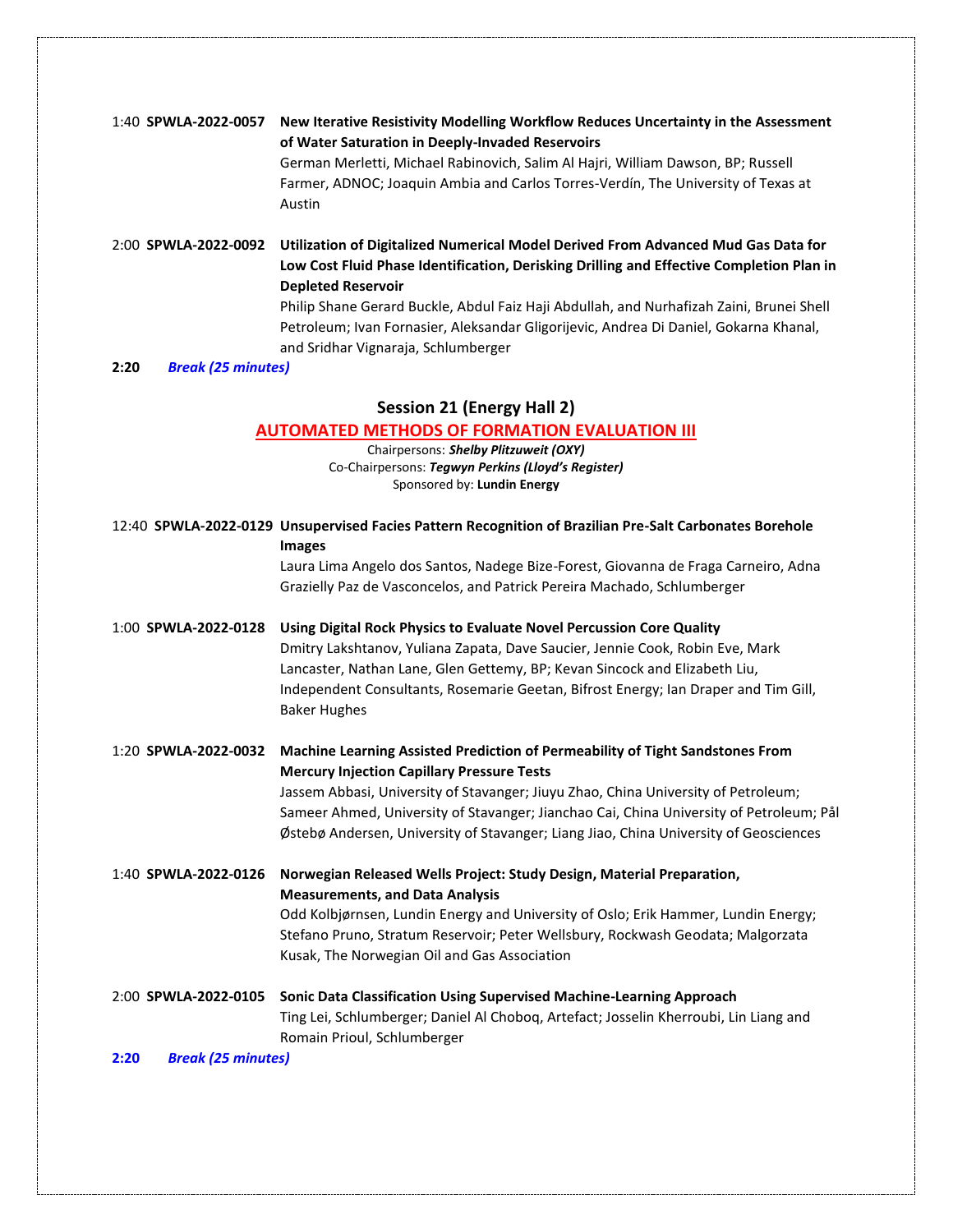#### **Session 22 (Energy Hall 1)**

#### *SPECIAL ORGANIZED SESSION***: DEEP LEARNING WITH**

## **HIGH-DIMENSIONAL PETROPHYSICAL DATA**

Chairperson: *Lalitha Venkataramanan (Schlumberger)* Co-Chairpersons: *Songhua Chen (Halliburton)* Sponsored by: **Halliburton**

#### 2:45 *Introduction to the Session (5 minutes)*

2:50 **SPWLA-2022-0112 Sequential Multi-Realization Probabilistic Interpretation of Well Logs and Geological Prediction by a Deep-Learning Method** Sergey Alyaev, Adrian Ambrus, and Nazanin Jahani, NORCE Norwegian Research Centre; Ahmed H. Elsheikh, Heriot-Watt University

3:10 **SPWLA-2022-0113 Use of Symbolic Regression for Developing Petrophysical Interpretation Models** Songhua Chen, Wei Shao, and Huiwen Sheng, Halliburton; Hyung Kwak, Saudi Aramco

3:30 **SPWLA-2022-0114 Multi-Level Reservoir Identification with Logs Based on Machine Learning** Gang Luo, Lizhi Xiao, Guangzhi Liao, Sihui Luo, and Rongbo Shao, China University of Petroleum; Jun Zhou and Guojun Li, PetroChina Logging Co., Ltd.; Shengluan Hou and Jiewen Wu, Huawei Cloud Computing Technologies Co. Ltd

3:50 **SPWLA-2022-0115 Automatic Fracture Segmentation and Detection From Image Logging Using Mask R-CNN**

Yubo Liu, Guangzhi Liao, Lizhi Xiao, Zhen Liang, Jiawei Zhang, Xinyu Zhang, Zhe Zhang, China University of Petroleum; Jun Zhou and Guojun Li, PetroChina Logging Co.

#### **Session 23 (Energy Hall 2)**

#### **AUTOMATED METHODS OF FORMATION EVALUATION IV**

Chairperson: *Chandramani Shrivastava (Schlumberger)* Co-Chairperson: *Nazanin Jahani (NORCE)* Sponsored by: **Baker Hughes**

| 2:45                 | <b>Introduction to the Session (5 minutes)</b> |                                                                                                  |
|----------------------|------------------------------------------------|--------------------------------------------------------------------------------------------------|
|                      |                                                | 2:50 SPWLA-2022-0071 Uncertainty in Automated Well Log Correlation Using Stochastic Dynamic Time |
|                      |                                                | <b>Warping</b>                                                                                   |
|                      |                                                | Mustafa A. Al Ibrahim, Saudi Aramco                                                              |
| 3:10 SPWLA-2022-0070 |                                                | Deep Learning for Multiwell Automatic Correction                                                 |
|                      |                                                | Vanessa Simoes, Hiren Maniar, Aria Abubakar and Tao Zhao, Schlumberger                           |
| 3:30 SPWLA-2022-0087 |                                                | A Quantitatively Determining Gas Saturation Method Using Pulsed-Neutron Element                  |
|                      |                                                | <b>Logging in Tight Gas Reservoirs</b>                                                           |
|                      |                                                | Feng Zhang, Hui Zhang, Fei Qiu, and Qian Chen, School of Geosciences, China University           |
|                      |                                                | of Petroleum – Fast China                                                                        |